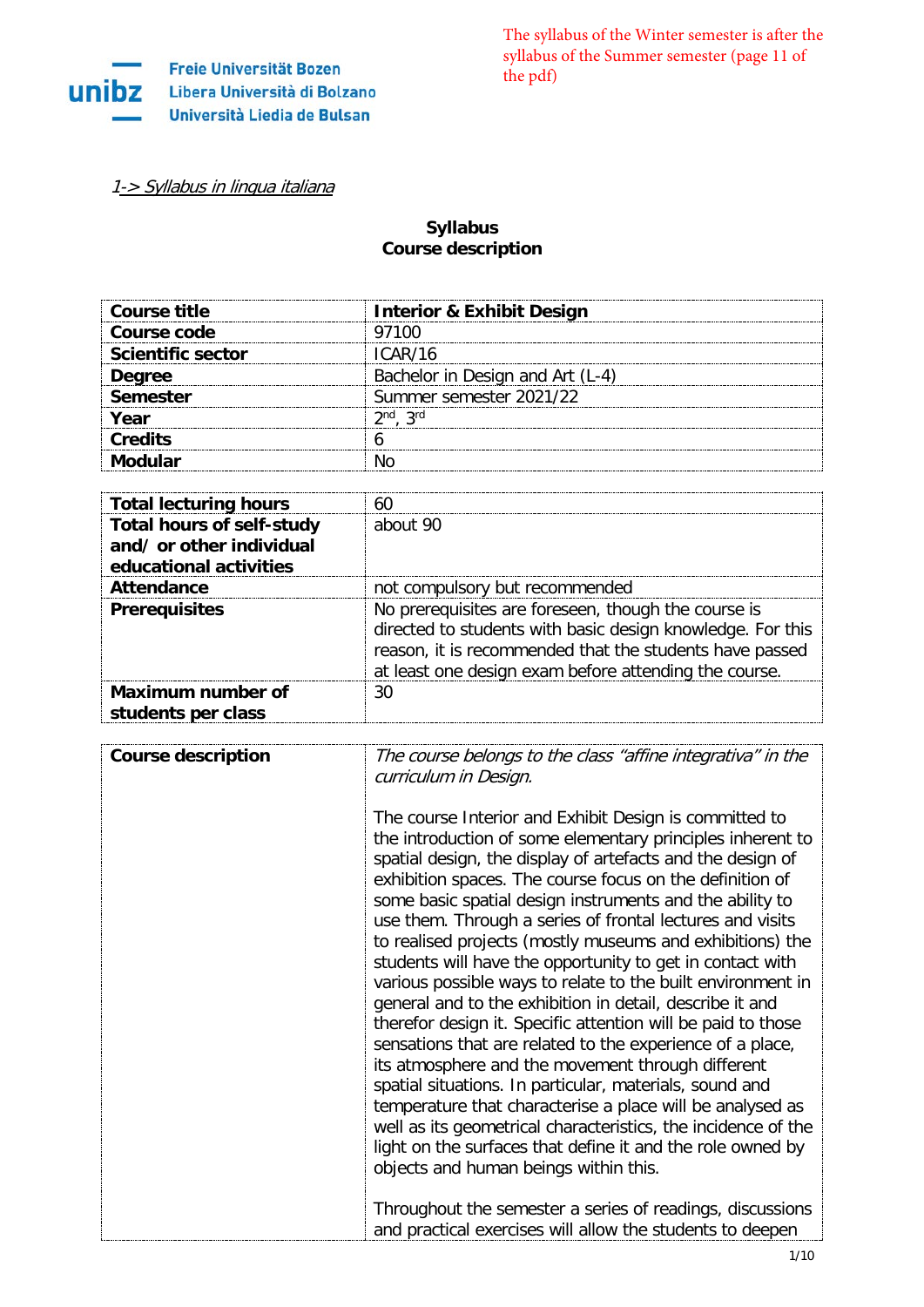

|                                           | some issues connected with the idea of exhibiting, the<br>sense of a place, its design and its (bi- and three-<br>dimensional) representation. Particular interest will be<br>given to the reasoning on the drawing - in all its phases,<br>from the sketch to the final layout of a project - as an<br>opportunity to reflect on the design itself. Being at the<br>same time design instrument and result of a process, the<br>drawing is, in itself, inextricably connected to all the<br>aspects of the design disciplines.<br>The course aim is to provide the students with adequate<br>competence with the spatial design methods that, if duly<br>applied, could be used in the exercise of the professional<br>activity that this study course is preparing for. |
|-------------------------------------------|---------------------------------------------------------------------------------------------------------------------------------------------------------------------------------------------------------------------------------------------------------------------------------------------------------------------------------------------------------------------------------------------------------------------------------------------------------------------------------------------------------------------------------------------------------------------------------------------------------------------------------------------------------------------------------------------------------------------------------------------------------------------------|
| <b>Specific educational</b><br>objectives | Knowledge and understanding<br>have acquired their own project methodology in the<br>field of Interior & Exhibit Design. This methodology<br>includes the ability to oversee all phases of design,<br>from the generation of ideas to the realisation of the<br>finished project. Through the teaching of subjects of a<br>technical, scientific and theoretical nature, graduates<br>will be able to simultaneously address all these aspects<br>and consider them as synonymous with the<br>development of a project that is successful on a<br>formal, technical, scientific and cultural level.                                                                                                                                                                       |

| Lecturer                             | Roberto Gigliotti<br>office C1.03.a,<br>e-mail roberto.gigliotti@unibz.it<br>tel. +39 0471 015229,<br>Webpage https://www.unibz.it/en/faculties/design-<br>art/academic-staff/person/7630-roberto-gigliotti                                                                                                                                                                                                             |
|--------------------------------------|-------------------------------------------------------------------------------------------------------------------------------------------------------------------------------------------------------------------------------------------------------------------------------------------------------------------------------------------------------------------------------------------------------------------------|
| Scientific sector of the<br>lecturer | ICAR/16                                                                                                                                                                                                                                                                                                                                                                                                                 |
| <b>Teaching language</b>             | Italian                                                                                                                                                                                                                                                                                                                                                                                                                 |
| <b>Office hours</b>                  | Wednesday afternoon 14.00-16.00. In order to avoid<br>overlapping the exact time of the appointment will be<br>arranged by email.                                                                                                                                                                                                                                                                                       |
| List of topics covered               | • What does it mean to exhibit?<br>Exhibit design basic principles<br>Text and exhibition<br>Past and present significant exhibition examples<br>How to observe the built environment (the role of the<br>senses in the experience of the architectural space)<br>Atmospheres and the built environment<br>Shared spaces / private spaces<br>Short introduction to the spatial design<br>Light in the built environment |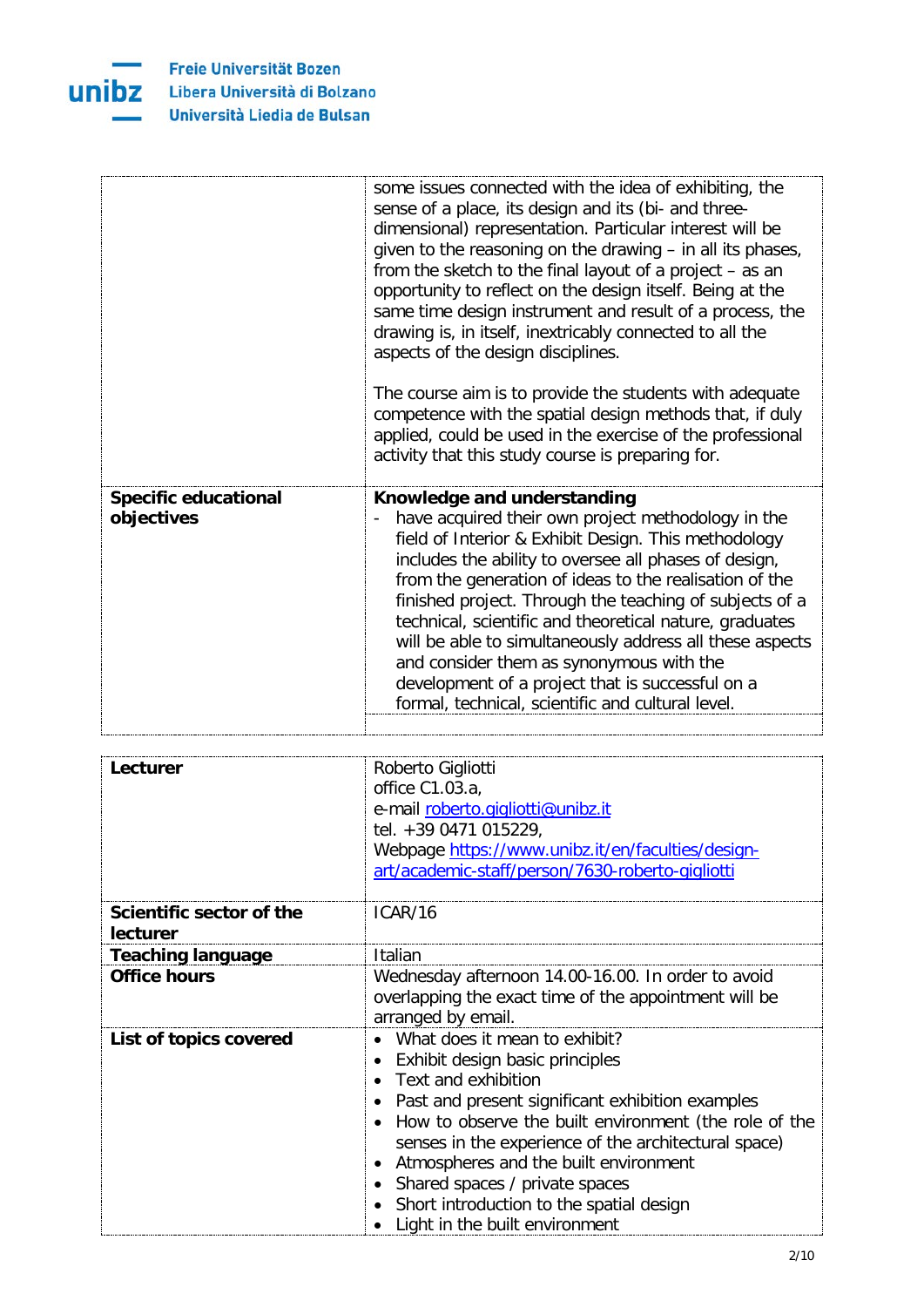

|                        | • Light design basic principles                                                                                                                                                                                                                                          |
|------------------------|--------------------------------------------------------------------------------------------------------------------------------------------------------------------------------------------------------------------------------------------------------------------------|
| <b>Teaching format</b> | Each semester the teaching activity, organized around a<br>series of frontal lectures and readings, will be integrated<br>by visits and practical exercises to be conducted mainly in<br>the lecture room. The practical exercises will be discussed<br>during the exam. |

| <b>Expected learning outcomes</b> | <b>Disciplinary competence</b>                                                                                                                                                                                                                                                                                                                                                                                                                                                             |
|-----------------------------------|--------------------------------------------------------------------------------------------------------------------------------------------------------------------------------------------------------------------------------------------------------------------------------------------------------------------------------------------------------------------------------------------------------------------------------------------------------------------------------------------|
|                                   | Knowledge and understanding<br>have acquired the basic technical, scientific and<br>theoretical knowledge necessary to realise a project in<br>the field of Interior & Exhibit Design.<br>have acquired the basic knowledge necessary for<br>$\qquad \qquad \blacksquare$<br>further Master's studies in all components of project<br>culture as well as in technical, scientific and theoretical<br>subjects – with a particular attention to the project of<br>Interior & Exhibit design |
|                                   | Applying knowledge and understanding<br>use the basic knowledge acquired in the technical,<br>scientific and theoretical fields to realise a mature<br>project to recognise the main phenomena of<br>contemporary.<br>make use of the skills acquired during the course of<br>study in the event of continuing studies in a Master's<br>degree programme in the field of design and to<br>develop them further.                                                                            |
|                                   | <b>Transversal competence and soft skills</b>                                                                                                                                                                                                                                                                                                                                                                                                                                              |
|                                   | Making judgements<br>Be able to make independent judgements for the<br>purpose of developing their own design skills and in<br>relation to all those decisions (technical, scientific and<br>theoretical) that are necessary to bring a project of<br>Interior & Exhibit design to completion.                                                                                                                                                                                             |
|                                   | <b>Communication skills</b><br>present an independently realised project in the field of<br>Interior & Exhibit design, orally as well as in writing in<br>a professional manner.                                                                                                                                                                                                                                                                                                           |
|                                   | Learning skills<br>have learned a design methodology at a professional<br>level - in the sense of being able to identify, develop<br>and realise solutions to complex design problems by<br>applying the acquired knowledge in the technical,<br>scientific and theoretical fields, in the field of Interior &<br>Exhibit Design - in order to start a professional activity                                                                                                               |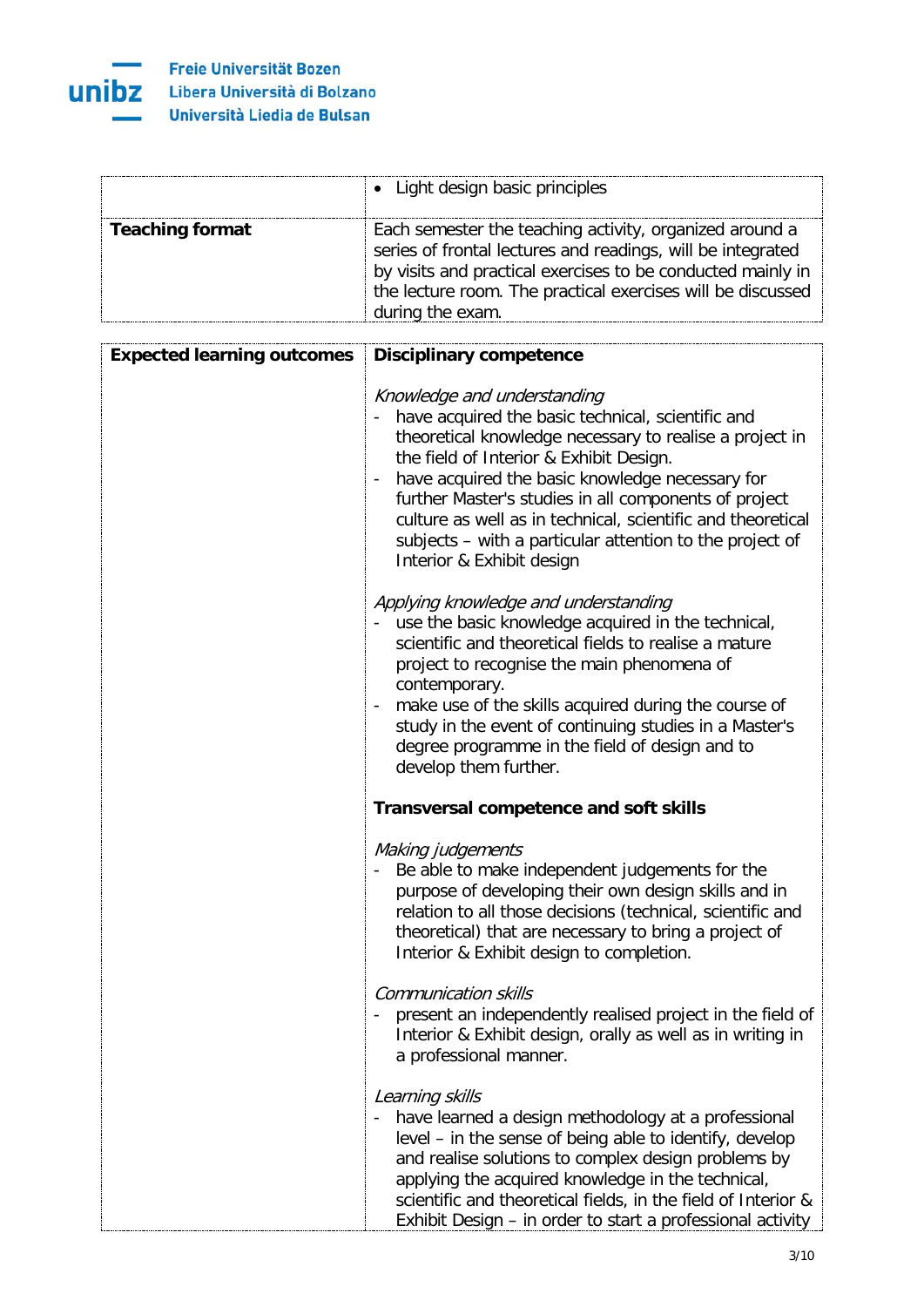

|                                                               | and/or continue their studies with a master's degree<br>programme.<br>have developed a creative attitude and learned how to<br>enhance it and develop it according to their own<br>inclinations.<br>have acquired basic knowledge in the subject of<br>interior design as well as a study methodology suitable<br>for continuing studies with a Master's degree<br>programme.                                                                                                                                                                                                                                                                                                                                                                                                                                                                                 |
|---------------------------------------------------------------|---------------------------------------------------------------------------------------------------------------------------------------------------------------------------------------------------------------------------------------------------------------------------------------------------------------------------------------------------------------------------------------------------------------------------------------------------------------------------------------------------------------------------------------------------------------------------------------------------------------------------------------------------------------------------------------------------------------------------------------------------------------------------------------------------------------------------------------------------------------|
|                                                               |                                                                                                                                                                                                                                                                                                                                                                                                                                                                                                                                                                                                                                                                                                                                                                                                                                                               |
| <b>Assessment</b>                                             | By the exam's date, each student must upload on the<br>Microsite of the faculty detailed documentation of the<br>work done during the course.<br>http://portfolio.dsgn.unibz.it/wp-admin<br>Documentation is an integral part of the exam. The<br>documentation must include visual documentation and an<br>abstract of the project.<br>During the final exam the students will discuss the<br>exercises carried out during the course. Detailed<br>information about the single exercises and the final<br>presentation are handed out during the course and are<br>documented in the online course reserve collection<br>(reserve collection / exercises and solutions).<br>The exam consists of a presentation and short discussion<br>of the required documents. For this purpose, each student<br>prepares a ca. 7 min. screen presentation containing a |
|                                                               | brief report about the work carried out during the<br>semester. The complete documentation of the required<br>exercises (printed and in digital form) will be handed in at<br>the faculty secretariat the day before the exam within<br>12pm.<br>N.B. ALL THE STUDENTS ATTENDING THE EXAM AS<br>"OPT" MUST AGREE UPON THE CONTENTS WITH THE<br>TEACHER.                                                                                                                                                                                                                                                                                                                                                                                                                                                                                                       |
| <b>Assessment language</b>                                    | The same as the teaching language                                                                                                                                                                                                                                                                                                                                                                                                                                                                                                                                                                                                                                                                                                                                                                                                                             |
| <b>Evaluation criteria and</b><br>criteria for awarding marks | The final assessment is based on the content of all the<br>exercises according to the following criteria:<br>The final assessment is based on the content of all the                                                                                                                                                                                                                                                                                                                                                                                                                                                                                                                                                                                                                                                                                          |
|                                                               | exercises according to the following criteria:<br>Analysis and observation ability of the student<br>Completeness and coherence in the design concept<br>Clarity in the presentation of the process that leads to<br>the design choices                                                                                                                                                                                                                                                                                                                                                                                                                                                                                                                                                                                                                       |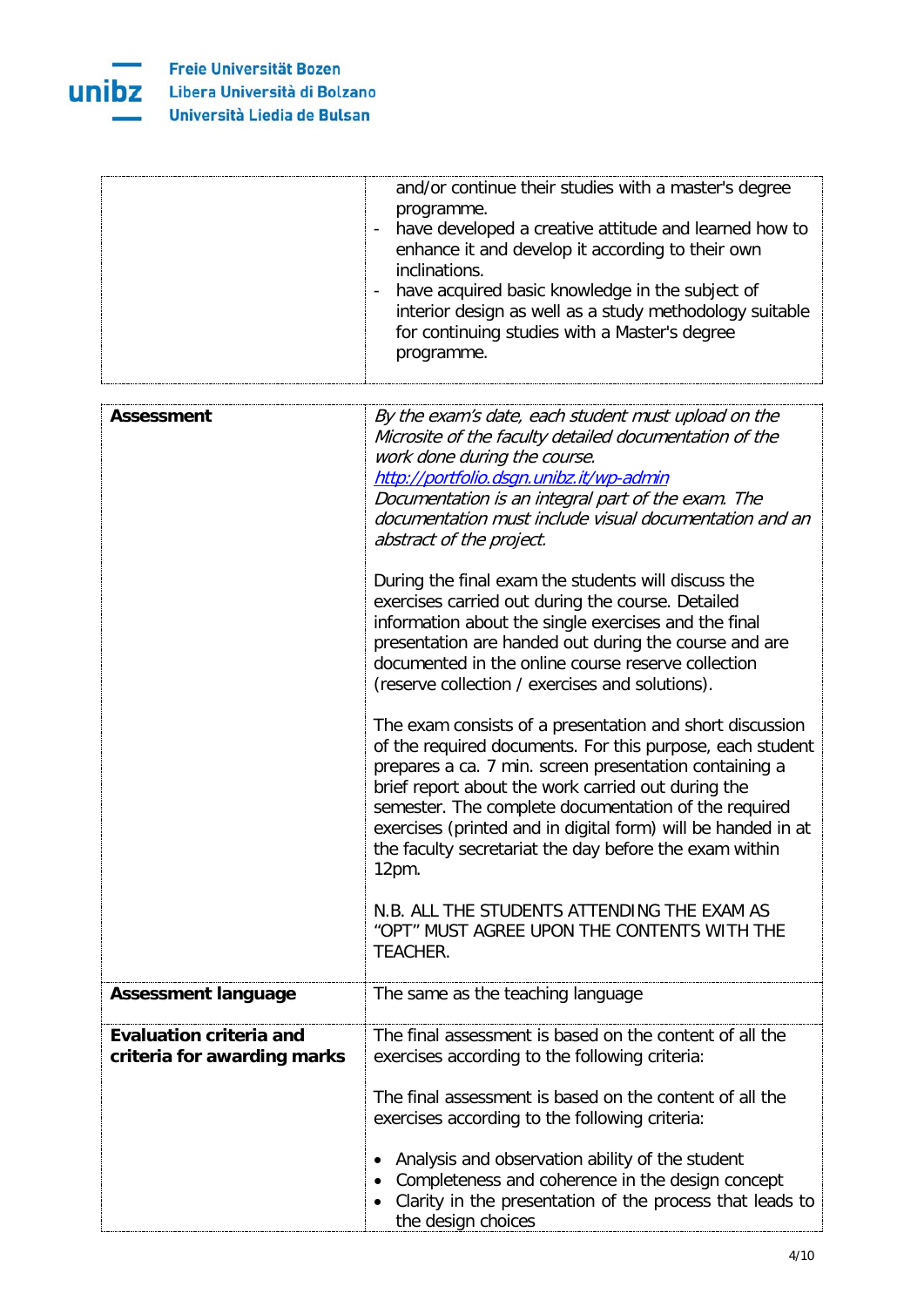

|                               | • Technical-formal quality of the exercises                                                                                               |
|-------------------------------|-------------------------------------------------------------------------------------------------------------------------------------------|
| <b>Required readings</b>      | Because of the strong design character of the course<br>there are no required readings compulsory for the<br>students attending the exam. |
| <b>Supplementary readings</b> | For further interest about the issues handled during the                                                                                  |

| course it is recommended to read the texts included in      |
|-------------------------------------------------------------|
| $^\circ$ the course reserve collection.                     |
| https://eu.alma.exlibrisgroup.com/leganto/readinglist/lists |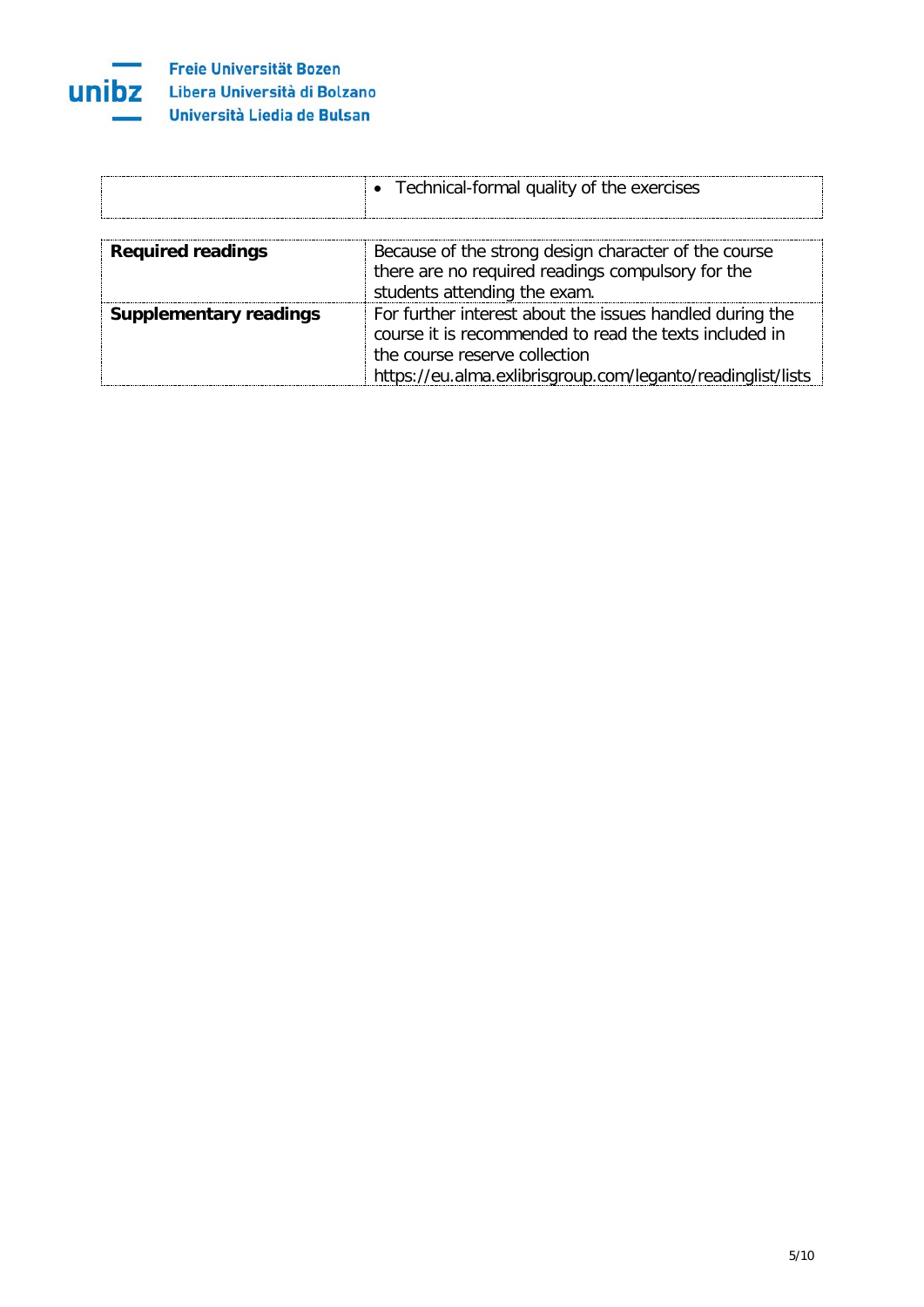

## **Syllabus Descrizione del corso**

<span id="page-5-0"></span>

| Titolo del corso       | <b>Interior &amp; Exhibit Design</b> |
|------------------------|--------------------------------------|
| Codice del corso       | 97100                                |
| Settore scientifico    | ICAR/16                              |
| disciplinare del corso |                                      |
| Corso di studio        | Bachelor in Design e Arti (L-4)      |
| <b>Semestre</b>        | Semestre estivo 21/22                |
| Anno del corso         | Secondo anno, 3° semestre            |
| Crediti formativi      |                                      |
| Andulare               |                                      |

| Lingua ufficiale del corso                                                                              | Italiano                                                                                                                                                                                                   |
|---------------------------------------------------------------------------------------------------------|------------------------------------------------------------------------------------------------------------------------------------------------------------------------------------------------------------|
| Numero totale di ore di<br>lezione                                                                      | 60                                                                                                                                                                                                         |
| Numero totale di ore di<br>studio individuale o di altre<br>attività didattiche<br>individuali inerenti | Circa 90                                                                                                                                                                                                   |
| Frequenza                                                                                               | Non obbligatoria, ma consigliata                                                                                                                                                                           |
| Corsi propedeutici                                                                                      | Non sono previste propedeuticità. Il corso si rivolge<br>tuttavia a studenti con conoscenze progettuali di base; si<br>raccomanda quindi che gli iscritti abbiano superato<br>almeno un esame di progetto. |
| N. massimo di partecipanti<br>per ogni classe                                                           | 30                                                                                                                                                                                                         |

| Descrizione del corso | Il corso si inserisce nell'area di apprendimento dei corsi<br>"affini integrativi" del curriculum in Design.                                                                                                                                                                                                                                                                                                                                                                                                                                                                                                                                                                                                                                                                                                                                                                                                                                                                                                                                                                               |
|-----------------------|--------------------------------------------------------------------------------------------------------------------------------------------------------------------------------------------------------------------------------------------------------------------------------------------------------------------------------------------------------------------------------------------------------------------------------------------------------------------------------------------------------------------------------------------------------------------------------------------------------------------------------------------------------------------------------------------------------------------------------------------------------------------------------------------------------------------------------------------------------------------------------------------------------------------------------------------------------------------------------------------------------------------------------------------------------------------------------------------|
|                       | Il corso Interior and Exhibit Design è dedicato<br>all'introduzione di alcuni principi fondamentali relativi al<br>mostrare e al progetto degli spazi espositivi.<br>L'insegnamento s'incentra sulla definizione e l'uso di<br>alcuni strumenti di base per la progettazione dello spazio.<br>Attraverso una serie di lezioni frontali, visite a progetti<br>realizzati (soprattutto di musei e mostre) si analizzeranno<br>alcuni modi possibili di relazionarsi allo spazio costruito e<br>all'esporre, di descriverli e quindi progettarli. Attenzione<br>particolare sarà data ad aspetti come le sensazioni legate<br>all'esperienza di un luogo, l'atmosfera e il movimento<br>attraverso differenti situazioni spaziali. Nel dettaglio ci si<br>soffermerà sui materiali, il suono, la temperatura che<br>caratterizzano un<br>ambiente così<br>come<br>le.<br>sue<br>caratteristiche geometriche, l'incidenza della luce sulle<br>superfici che lo definiscono e il ruolo che al suo interno<br>possiedono oggetti e persone.<br>Alcune questioni legate al progetto di uno spazio |
|                       |                                                                                                                                                                                                                                                                                                                                                                                                                                                                                                                                                                                                                                                                                                                                                                                                                                                                                                                                                                                                                                                                                            |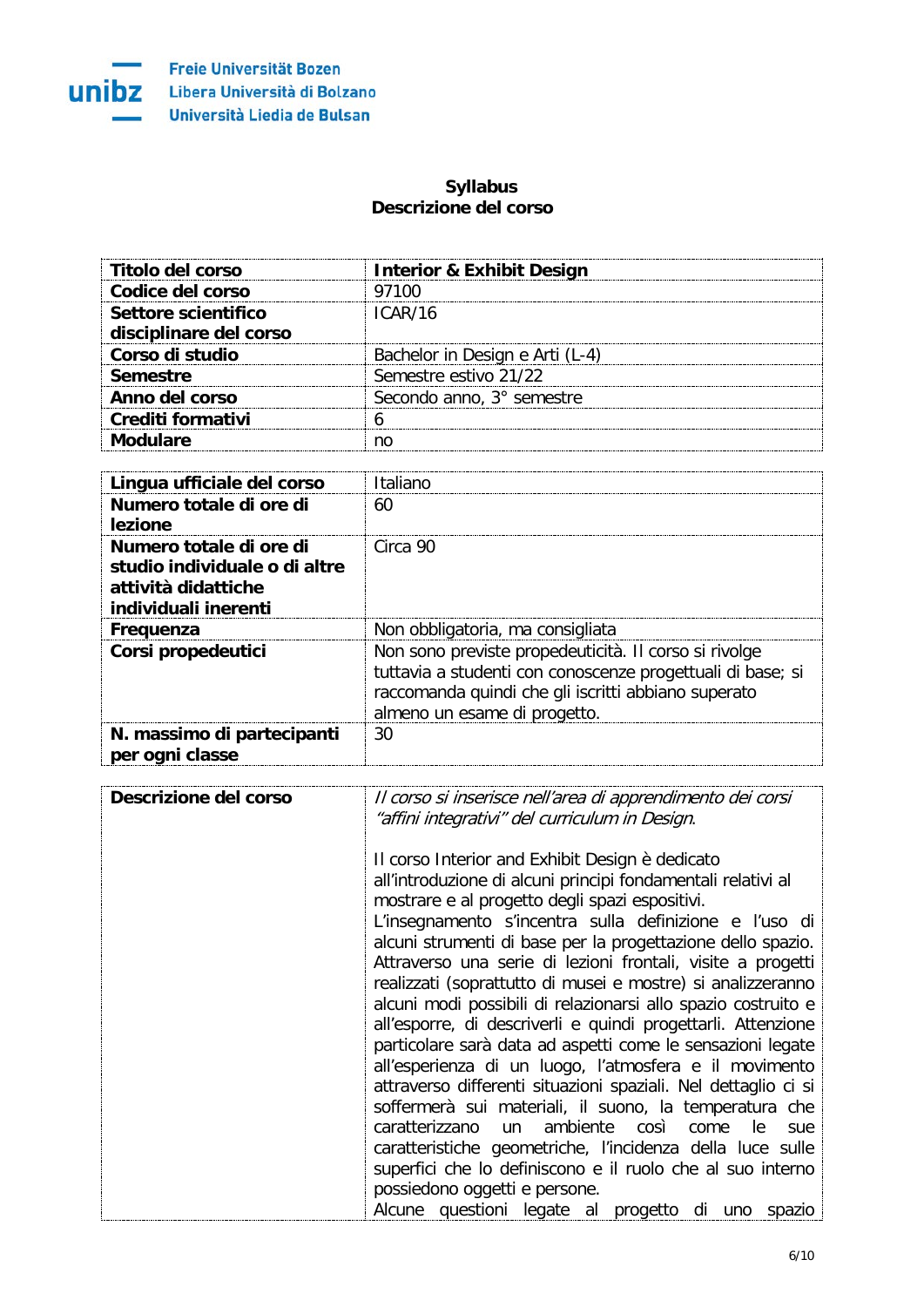

|                               | espositivo<br>sua rappresentazione<br>alla<br>(bi-<br>e —<br>e e<br>tridimensionale) saranno oggetto di approfondimento<br>attraverso una serie di letture, discussioni ed esercitazioni<br>pratiche. Spazio sarà lasciato al ragionamento sul disegno<br>- in tutte le sue fasi, dallo schizzo al progetto definitivo -<br>e questo rappresenterà l'occasione di ragionare sul<br>Essendo<br>contemporaneamente<br>progetto<br>stesso.<br>strumento di progettazione e risultato di un processo, il<br>disegno è, infatti, inestricabilmente connesso a tutti gli<br>aspetti della disciplina progettuale.<br>Il corso ha l'obiettivo di fornire agli studenti un'adeguata |
|-------------------------------|-----------------------------------------------------------------------------------------------------------------------------------------------------------------------------------------------------------------------------------------------------------------------------------------------------------------------------------------------------------------------------------------------------------------------------------------------------------------------------------------------------------------------------------------------------------------------------------------------------------------------------------------------------------------------------|
|                               | padronanza di metodi della progettazione spaziale che,<br>debitamente declinati, potranno essere applicati anche<br>nello svolgimento dell'attività professionale alla quale<br>questo corso di studi prepara.                                                                                                                                                                                                                                                                                                                                                                                                                                                              |
| Obiettivi formativi specifici | Conoscenza e comprensione                                                                                                                                                                                                                                                                                                                                                                                                                                                                                                                                                                                                                                                   |
| del corso                     | Acquisizione di una propria metodologia progettuale nel<br>campo dell'architettura degli interni e allestimento. . Tale<br>metodologia implica la capacità di gestire tutte le fasi che<br>costituiscono<br>la progettazione, dall'ideazione<br>alla<br>realizzazione<br>del<br>progetto<br>finito.<br>Attraverso<br>l'insegnamento di discipline di carattere tecnico, scientifico<br>e teorico, i laureati in design saranno in grado di<br>affrontare contemporaneamente tutti questi aspetti e di<br>considerarli tutti egualmente significativi per lo sviluppo di<br>un progetto riuscito sul piano formale, tecnico, scientifico<br>e culturale.                     |
|                               |                                                                                                                                                                                                                                                                                                                                                                                                                                                                                                                                                                                                                                                                             |

| <b>Docente</b>                                  | Roberto Gigliotti,<br>ufficio C1.03.a,<br>e-mail roberto.gigliotti@unibz.it,<br>tel. +39 0471 015229,<br>sito web https://www.unibz.it/it/faculties/design-<br>art/academic-staff/person/7630-roberto-gigliotti      |
|-------------------------------------------------|----------------------------------------------------------------------------------------------------------------------------------------------------------------------------------------------------------------------|
| Settore scientifico<br>disciplinare del docente | ICAR/16                                                                                                                                                                                                              |
| Lingua ufficiale del corso                      | Italiano                                                                                                                                                                                                             |
| Orario di ricevimento                           | Mercoledì pomeriggio 14.00-16.00. Per concordare l'orario<br>contattare il docente                                                                                                                                   |
| Lista degli argomenti<br>trattati               | • Che cosa significa mostrare<br>Nozioni di base di tecnica espositiva<br>Testo e mostra<br>Esempi significativi di mostre del passato e del<br>presente<br>Come si osserva l'ambiente costruito (il ruolo dei sensi |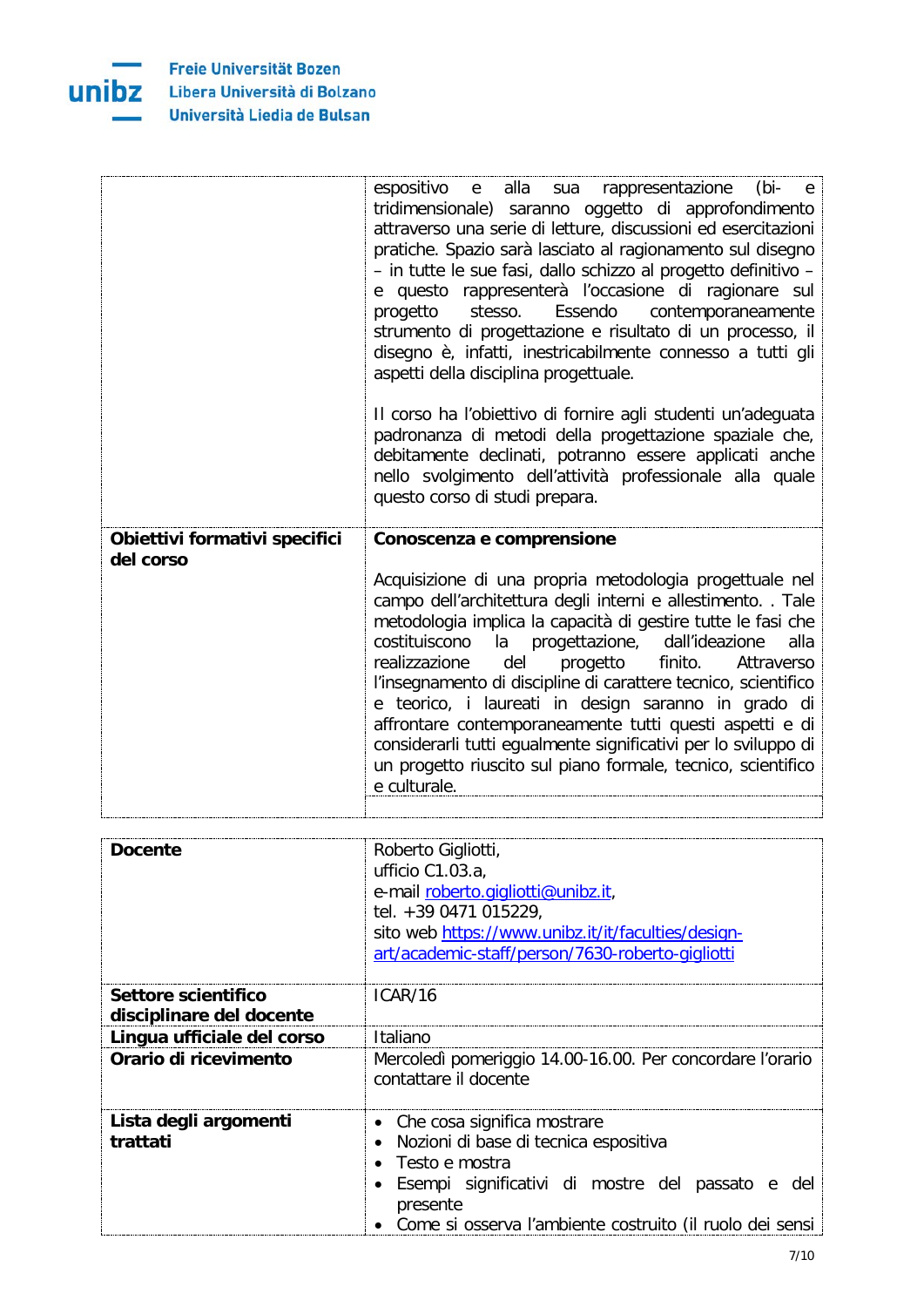

| Attività didattiche previste | nell'esperienza dell'architettura)<br>L'atmosfera e l'ambiente costruito<br>$\bullet$<br>Spazio condiviso / spazio privato<br>$\bullet$<br>Breve introduzione al progetto dello spazio<br>٠<br>La luce nello spazio costruito<br>$\bullet$<br>Nozioni di base di illuminotecnica<br>Ogni semestre l'attività didattica, organizzata secondo una<br>serie di lezioni frontali e letture, verrà integrata da alcune<br>esercitazioni pratiche da svolgersi principalmente in aula<br>che saranno oggetto di discussione in sede d'esame.                                                                |
|------------------------------|-------------------------------------------------------------------------------------------------------------------------------------------------------------------------------------------------------------------------------------------------------------------------------------------------------------------------------------------------------------------------------------------------------------------------------------------------------------------------------------------------------------------------------------------------------------------------------------------------------|
| Risultati di apprendimento   | Capacità disciplinari                                                                                                                                                                                                                                                                                                                                                                                                                                                                                                                                                                                 |
| attesi                       | Conoscenza e comprensione<br>Acquisire le conoscenze di base necessarie alla<br>realizzazione di un progetto nel campo dell'architettura<br>degli interni e dell'allestimento, dal punto di vista<br>tecnico, scientifico e teorico;<br>acquisire le conoscenze di base relative sia alla cultura<br>di progetto in tutte le sue componenti, ma anche alle<br>discipline di carattere tecnico, scientifico e teorico -<br>con una particolare attenzione al progetto di<br>architettura degli interni e dell'allestimento - per<br>proseguire il proprio corso di studi con una laurea<br>magistrale. |
|                              | Capacità di applicare conoscenza e comprensione<br>Finalizzare la realizzazione di un progetto compiuto nel<br>campo dell'architettura degli interni e dell'allestimento,<br>grazie alle conoscenze di base acquisite in campo<br>tecnico, scientifico e teorico;<br>mettere a frutto e sviluppare quanto appreso nel corso<br>di studi nell'eventuale proseguimento della propria<br>formazione con la laurea magistrale nell'ambito del<br>design.                                                                                                                                                  |
|                              | Capacità trasversali / soft skills                                                                                                                                                                                                                                                                                                                                                                                                                                                                                                                                                                    |
|                              | Autonomia di giudizio<br>Sviluppare una buona autonomia di giudizio finalizzata<br>allo sviluppo della propria capacità progettuale e<br>all'insieme di decisioni (tecniche, scientifiche e<br>teoriche) necessarie per portare a compimento un<br>progetto di architettura degli interni e dell'allestimento.                                                                                                                                                                                                                                                                                        |
|                              | Abilità comunicative<br>Presentare ad un livello professionale un proprio<br>progetto realizzato nel campo dell'architettura degli<br>interni e dell'allestimento in forma di disegno,<br>installazione, oralmente o per iscritto.                                                                                                                                                                                                                                                                                                                                                                    |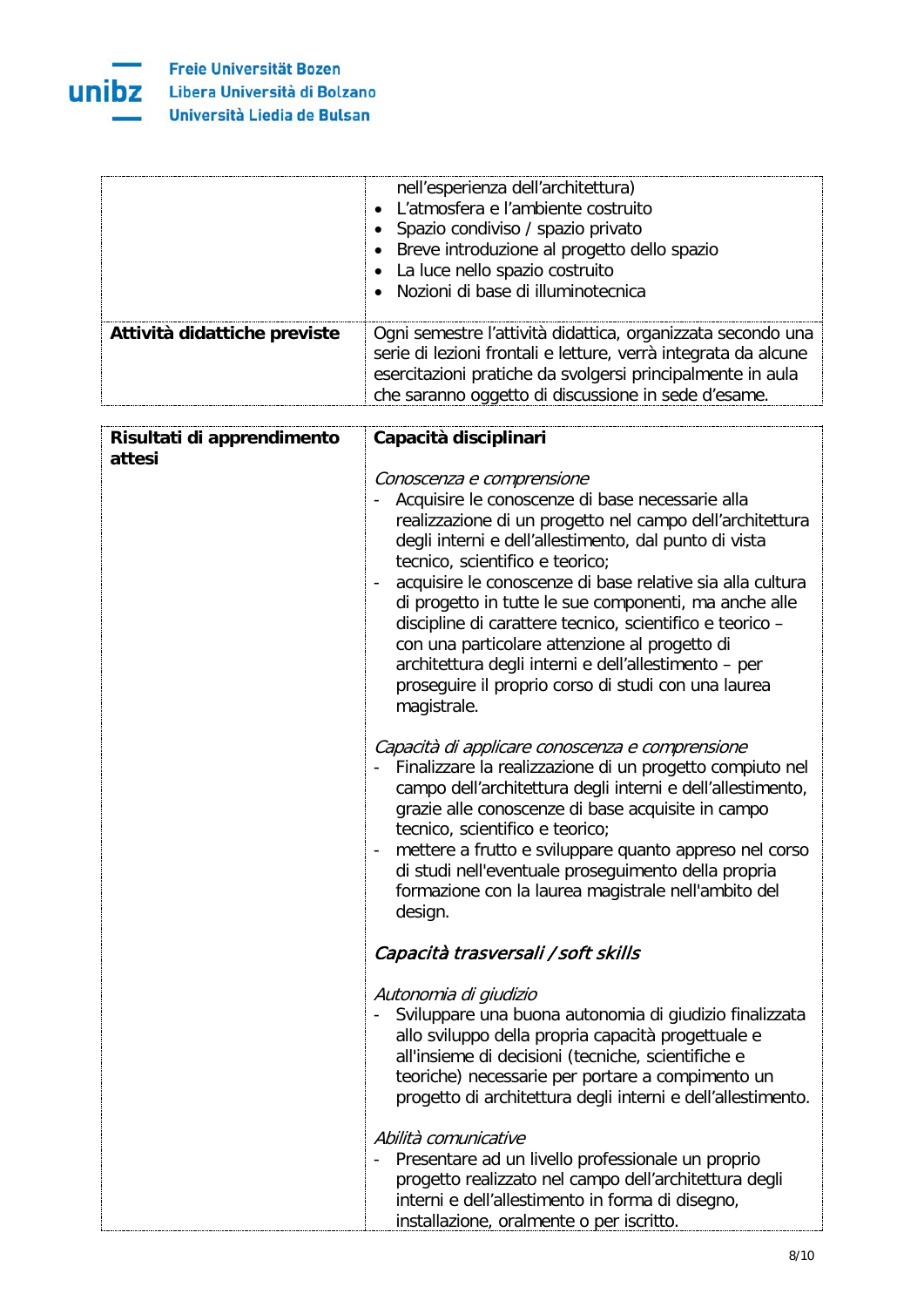

r

|                                                                 | Capacità di apprendimento<br>Apprendere ad un livello professionale una<br>metodologia progettuale intesa come capacità di<br>individuare, sviluppare e realizzare soluzioni a problemi<br>progettuali di carattere complesso applicando le<br>conoscenze acquisite in campo tecnico, scientifico e<br>teorico - nel campo dell'architettura degli interni e<br>dell'allestimento - necessarie per poter avviare<br>un'attività professionale e/o proseguire il proprio corso<br>di studi con la laurea magistrale;<br>sviluppare un'attitudine creativa e apprendere le<br>modalità per incrementarla e valorizzarla secondo le<br>proprie inclinazioni;<br>acquisire una conoscenza di base della disciplina<br>architettura degli interni unita a una metodologia di<br>studio adeguata a proseguire il proprio percorso di<br>studi con la laurea magistrale.                                                                                                                                                                                                                                                                                                                                                                                                              |
|-----------------------------------------------------------------|--------------------------------------------------------------------------------------------------------------------------------------------------------------------------------------------------------------------------------------------------------------------------------------------------------------------------------------------------------------------------------------------------------------------------------------------------------------------------------------------------------------------------------------------------------------------------------------------------------------------------------------------------------------------------------------------------------------------------------------------------------------------------------------------------------------------------------------------------------------------------------------------------------------------------------------------------------------------------------------------------------------------------------------------------------------------------------------------------------------------------------------------------------------------------------------------------------------------------------------------------------------------------------|
| Metodo d'esame                                                  | Entro la data dell'esame ogni studente dovrà caricare sul<br>sito web della facoltà una documentazione dettagliata del<br>lavoro svolto durante il corso.<br>http://portfolio.dsgn.unibz.it/wp-admin<br>La documentazione è parte integrante dell'esame. La<br>documentazione comprende obbligatoriamente<br>una<br>documentazione visiva e un abstract del progetto.<br>All'esame finale verranno discusse le esercitazioni svolte<br>durante il corso. Indicazioni dettagliate sulle esercitazioni<br>vengono fornite in aula durante il semestre e sono<br>documentate nella reserve collection online del corso<br>(reserve collection / exercises and solutions).<br>L'esame consiste nella presentazione e in una breve<br>discussione del materiale richiesto. A questo scopo ogni<br>studente prepara una breve presentazione a schermo<br>della durata di ca. 7 min. nella quale documenta il lavoro<br>di tutto il semestre.<br>La documentazione completa degli elaborati richiesti<br>(stampata e in forma digitale) va consegnata il giorno<br>precedente all'esame presso la segreteria di facoltà.<br>N.B. TUTTI GLI STUDENTI CHE INTENDONO DARE<br>"OPT"<br><b>COME</b><br><b>DEVONO</b><br>CONCORDARE<br>L'ESAME<br>- IL<br>PROGRAMMA D'ESAME CON IL DOCENTE. |
| Lingua dell'esame                                               | corrisponde alla lingua d'insegnamento                                                                                                                                                                                                                                                                                                                                                                                                                                                                                                                                                                                                                                                                                                                                                                                                                                                                                                                                                                                                                                                                                                                                                                                                                                         |
| Criteri di misurazione e<br>criteri di attribuzione del<br>voto | La valutazione finale si basa si contenuti di tutte le<br>esercitazioni svolte sul colloquio d'esame secondo i<br>seguenti criteri:<br>capacità analitica e di osservazione dello studente                                                                                                                                                                                                                                                                                                                                                                                                                                                                                                                                                                                                                                                                                                                                                                                                                                                                                                                                                                                                                                                                                     |

Ĩ.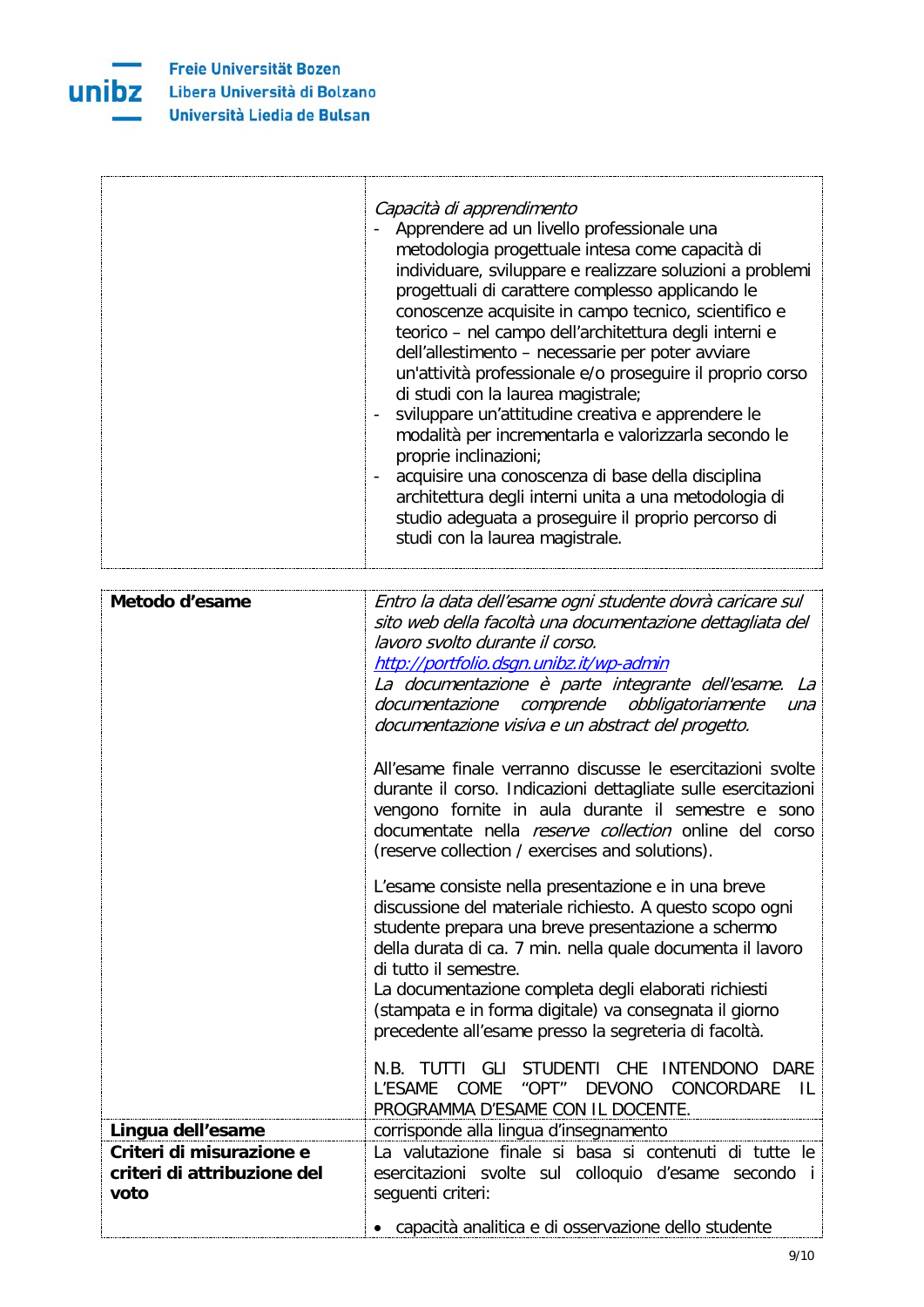

| Bibliografia fondamentale | Dato il carattere spiccatamente progettuale del corso non<br>è necessaria la conoscenza del contenuto di testi specifici.                                                                                                  |
|---------------------------|----------------------------------------------------------------------------------------------------------------------------------------------------------------------------------------------------------------------------|
| Bibliografia consigliata  | Per eventuali approfondimenti degli argomenti trattati<br>durante il corso si consiglia la lettura dei testi indicati nella<br>reserve collection del corso<br>https://eu.alma.exlibrisgroup.com/leganto/readinglist/lists |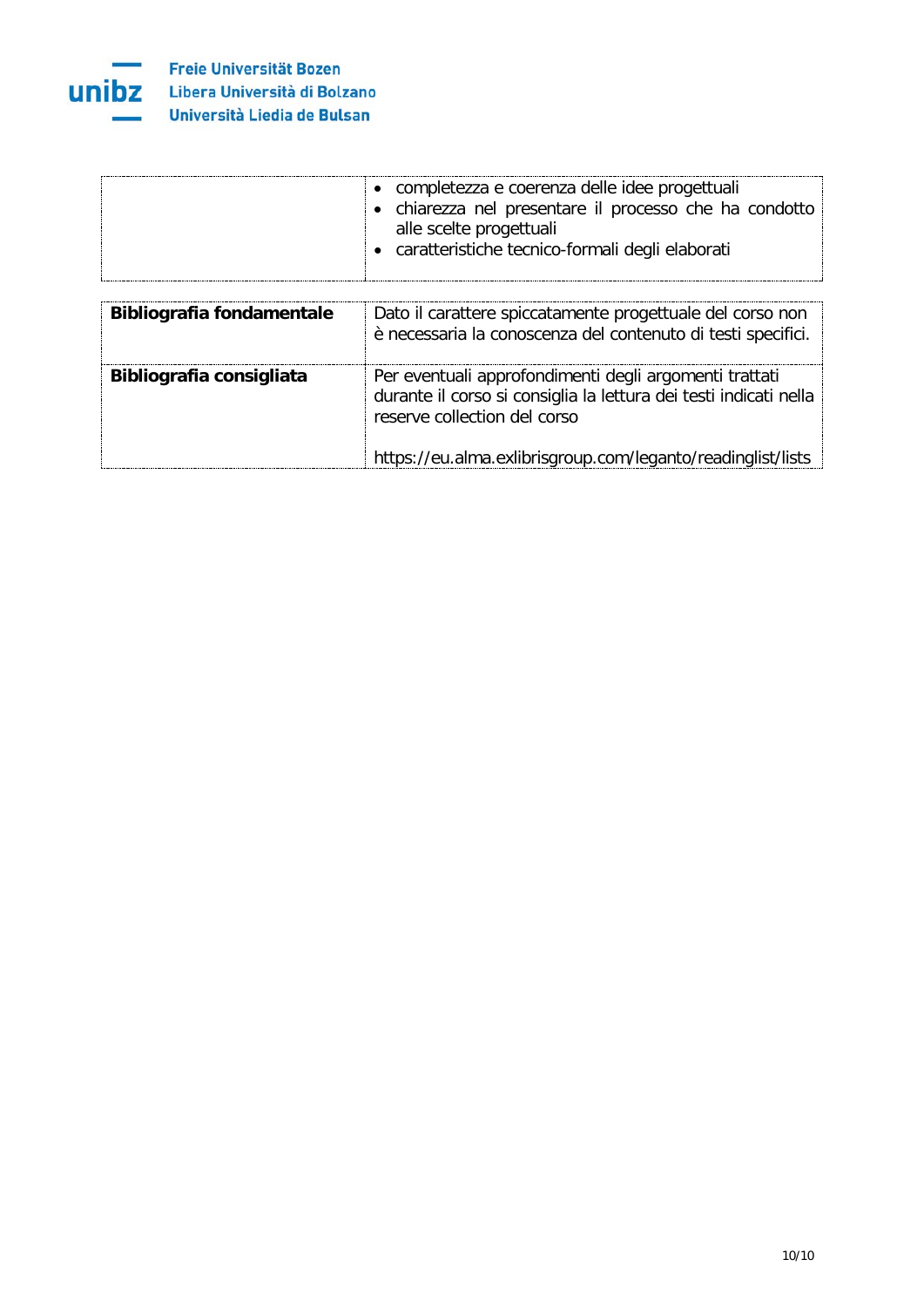

[1-> Syllabus in lingua italiana](#page-15-0)

## **Syllabus Course description**

| <b>Course title</b>      | <b>Interior &amp; Exhibit Design</b> |
|--------------------------|--------------------------------------|
| <b>Course code</b>       | 97100                                |
| <b>Scientific sector</b> | ICAR/16                              |
| <b>Degree</b>            | Bachelor in Design and Art (L-4)     |
| <b>Semester</b>          | Winter semester 2021/22              |
| Year                     | $2nd$ . $3rd$                        |
| <b>Credits</b>           | 6                                    |
| <b>Modular</b>           | N٥                                   |

| <b>Total lecturing hours</b>                                                           | 60                                                                                                                                                                                                                                    |
|----------------------------------------------------------------------------------------|---------------------------------------------------------------------------------------------------------------------------------------------------------------------------------------------------------------------------------------|
| <b>Total hours of self-study</b><br>and/ or other individual<br>educational activities | about 90                                                                                                                                                                                                                              |
| <b>Attendance</b>                                                                      | not compulsory but recommended                                                                                                                                                                                                        |
| <b>Prerequisites</b>                                                                   | No prerequisites are foreseen, though the course is<br>directed to students with basic design knowledge. For this<br>reason, it is recommended that the students have passed<br>at least one design exam before attending the course. |
| <b>Maximum number of</b><br>students per class                                         | 30                                                                                                                                                                                                                                    |

| <b>Course description</b> | The course belongs to the class "affine integrativa" in the<br>curriculum in Design.                                                                                                                                                                                                                                                                                                                                                                                                                                                                                                                                                                                                                                                                                                                                                                                                                                                                                                                                                                                          |
|---------------------------|-------------------------------------------------------------------------------------------------------------------------------------------------------------------------------------------------------------------------------------------------------------------------------------------------------------------------------------------------------------------------------------------------------------------------------------------------------------------------------------------------------------------------------------------------------------------------------------------------------------------------------------------------------------------------------------------------------------------------------------------------------------------------------------------------------------------------------------------------------------------------------------------------------------------------------------------------------------------------------------------------------------------------------------------------------------------------------|
|                           | The course Interior and Exhibit Design is committed to<br>the introduction of some basic principles inherent to the<br>display and the design of exhibition spaces. The course<br>focus on the definition of some basic spatial design<br>instruments and the ability to use them. Through a series<br>of frontal lectures and visits to realised projects (mostly<br>museums and exhibitions) the students will have the<br>opportunity to get in contact with various possible ways to<br>relate to the built environment in general, and to the<br>exhibition in detail, describe it and therefor design it.<br>Specific attention will be paid to those sensations that are<br>related to the experience of a place, its atmosphere and<br>the movement through different spatial situations. In<br>particular, materials, sound and temperature that<br>characterise a place will be analysed as well as its<br>geometrical characteristics, the incidence of the light on<br>the surfaces that define it and the role owned by objects<br>and human beings within this. |
|                           | Throughout the semester a series of readings, discussions<br>and practical exercises will allow the students to deepen                                                                                                                                                                                                                                                                                                                                                                                                                                                                                                                                                                                                                                                                                                                                                                                                                                                                                                                                                        |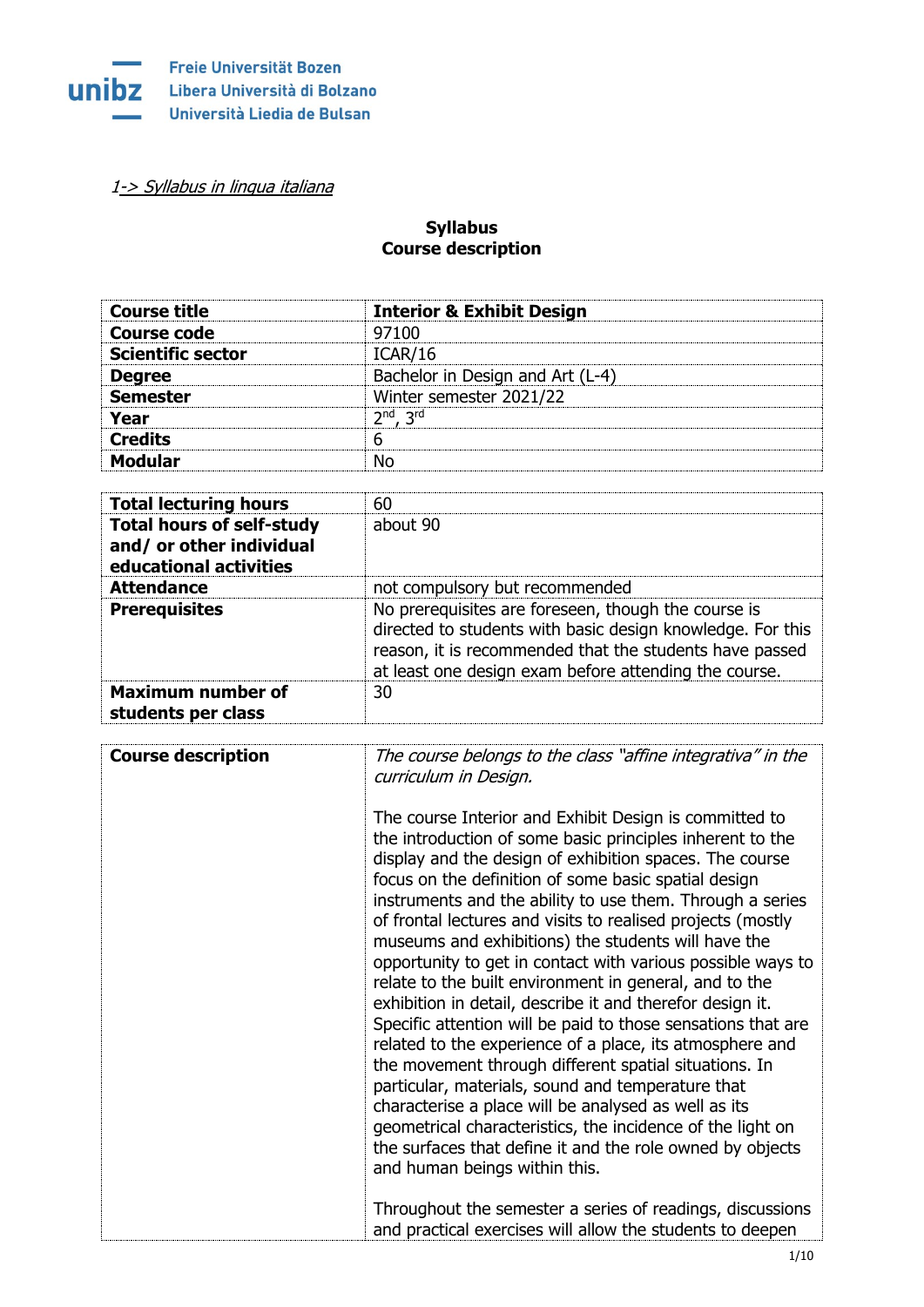

|                                             | some issues connected with the idea of exhibiting, the<br>sense of a place, its design and its (bi- and three-<br>dimensional) representation. Particular interest will be<br>given to the reasoning on the drawing $-$ in all its phases,<br>from the sketch to the final layout of a project $-$ as an<br>opportunity to reflect on the design itself. Being at the<br>same time design instrument and result of a process, the<br>drawing is, in itself, inextricably connected to all the<br>aspects of the design disciplines.<br>The course aim is to provide the students with adequate<br>competence with the spatial design methods that, if duly<br>applied, could be used in the exercise of the professional<br>activity that this study course is preparing for. |
|---------------------------------------------|-------------------------------------------------------------------------------------------------------------------------------------------------------------------------------------------------------------------------------------------------------------------------------------------------------------------------------------------------------------------------------------------------------------------------------------------------------------------------------------------------------------------------------------------------------------------------------------------------------------------------------------------------------------------------------------------------------------------------------------------------------------------------------|
| <b>Specific educational</b><br>objectives   | <b>Knowledge and understanding</b><br>have acquired their own project methodology in the<br>field of interior & Exhibit design. This methodology<br>includes the ability to oversee all phases of design,<br>from the generation of ideas to the realisation of the<br>finished project. Through the teaching of a subject of a<br>technical and theoretical nature as this one, graduates<br>will in fact be able to simultaneously address all these<br>aspects and consider them as synonymous with the<br>development of a project that is successful on a<br>formal, technical and cultural level.                                                                                                                                                                       |
| <b>Lecturer</b>                             | Roberto Gigliotti<br>office C1.03.a,<br>e-mail roberto.qiqliotti@unibz.it<br>tel. +39 0471 015229,<br>Webpage https://www.unibz.it/en/faculties/design-<br>art/academic-staff/person/7630-roberto-gigliotti<br>Davide Ferrando<br>Office F4.02<br>Email davide.ferrando@unibz.it<br>tel. +39 0471 015279<br>Webpage https://www.unibz.it/en/faculties/design-<br>art/academic-staff/person/44044-davide-tommaso-<br>ferrando                                                                                                                                                                                                                                                                                                                                                  |
| Scientific sector of the<br><b>lecturer</b> | ICAR/16                                                                                                                                                                                                                                                                                                                                                                                                                                                                                                                                                                                                                                                                                                                                                                       |
| <b>Teaching language</b>                    | Italian                                                                                                                                                                                                                                                                                                                                                                                                                                                                                                                                                                                                                                                                                                                                                                       |
| <b>Office hours</b>                         | Wednesday afternoon 14.00-16.00. In order to avoid<br>overlapping the exact time of the appointment will be<br>arranged by email.                                                                                                                                                                                                                                                                                                                                                                                                                                                                                                                                                                                                                                             |
| List of topics covered                      | What does it mean to exhibit?<br>$\bullet$<br>Exhibit design basic principles<br>$\bullet$<br>Text and exhibition                                                                                                                                                                                                                                                                                                                                                                                                                                                                                                                                                                                                                                                             |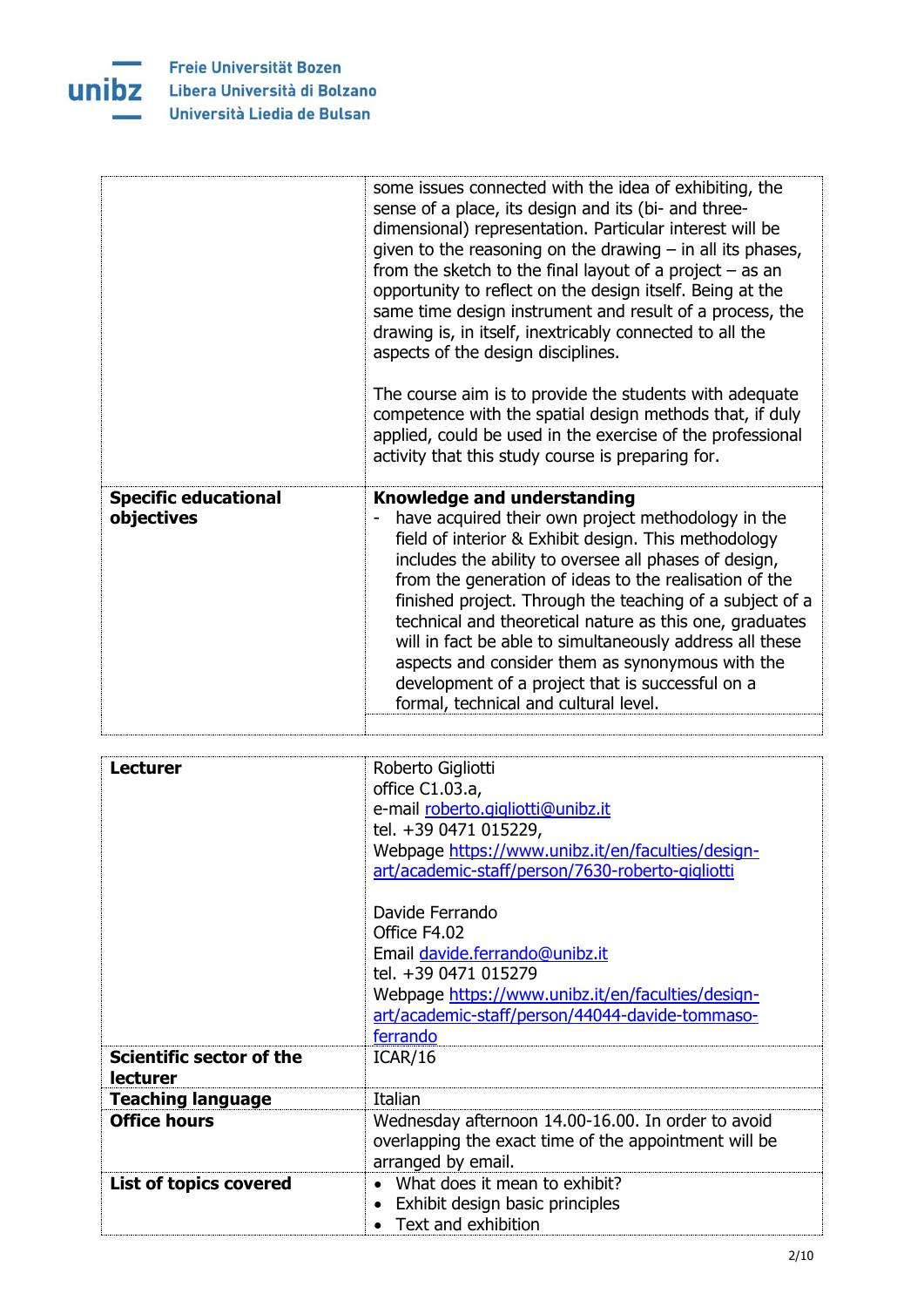

|                        | • Past and present significant exhibition examples<br>How to observe the built environment (the role of the<br>senses in the experience of the architectural space)<br>• Atmospheres and the built environment<br>Shared spaces / private spaces<br>• Short introduction to the spatial design<br>Light in the built environment<br>Light design basic principles |
|------------------------|-------------------------------------------------------------------------------------------------------------------------------------------------------------------------------------------------------------------------------------------------------------------------------------------------------------------------------------------------------------------|
| <b>Teaching format</b> | Each semester the teaching activity, organized around a<br>series of frontal lectures and readings, will be integrated<br>by visits and practical exercises to be conducted mainly in<br>the lecture room. The practical exercises will be discussed<br>during the exam.                                                                                          |

| <b>Expected learning outcomes</b> | <b>Disciplinary competence</b>                                                                                                                                                                                                                                                                                                                                                                                                                                     |
|-----------------------------------|--------------------------------------------------------------------------------------------------------------------------------------------------------------------------------------------------------------------------------------------------------------------------------------------------------------------------------------------------------------------------------------------------------------------------------------------------------------------|
|                                   | Knowledge and understanding<br>have acquired the basic technical and theoretical<br>knowledge necessary to realise a project in the field of<br>Interior & Exhibit design.<br>have acquired the basic knowledge necessary for<br>$\blacksquare$<br>further Master's studies in all components of project<br>culture as well as in technical, scientific and theoretical<br>subjects $-$ with a particular attention to the project of<br>Interior & Exhibit design |
|                                   | Applying knowledge and understanding<br>use the basic knowledge acquired in the technical and<br>theoretical fields to realise a mature project to<br>recognise the main phenomena of contemporary.<br>make use of the skills acquired during the course of<br>study in the event of continuing studies in a Master's<br>degree programme in the field of design and/or art<br>and to develop them further.                                                        |
|                                   | <b>Transversal competence and soft skills</b>                                                                                                                                                                                                                                                                                                                                                                                                                      |
|                                   | Making judgements<br>Be able to make independent judgements for the<br>purpose of developing their own design skills and in<br>relation to all those decisions (technical and<br>theoretical) that are necessary to bring a project of<br>Interior & Exhibit design to completion.                                                                                                                                                                                 |
|                                   | <b>Communication skills</b><br>present an independently realised project in the field of<br>Interior & Exhibit design, orally as well as in writing in<br>a professional manner.                                                                                                                                                                                                                                                                                   |
|                                   | Learning skills                                                                                                                                                                                                                                                                                                                                                                                                                                                    |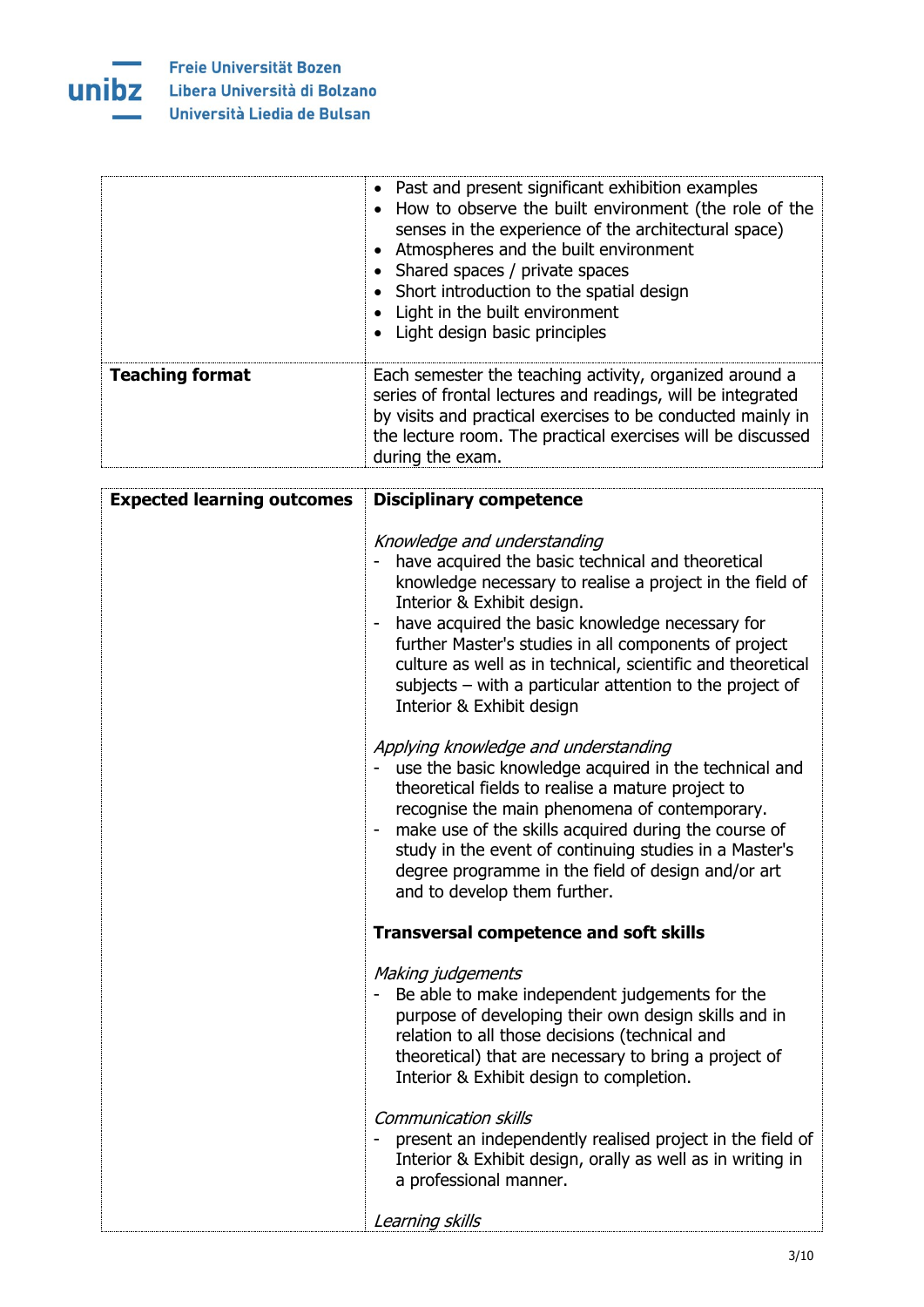

|                                | have learned a design methodology at a professional<br>level - in the sense of being able to identify, develop<br>and realise solutions to complex design problems by<br>applying the acquired knowledge in the technical,<br>scientific and theoretical fields, in the field of Interior<br>& Exhibit design- in order to start a professional<br>activity and/or continue their studies with a master's<br>degree programme.<br>have developed a creative attitude and learned how to<br>enhance it and develop it according to their own<br>inclinations.<br>have acquired basic knowledge in the subject of<br>Interior design as well as a study methodology suitable<br>for continuing studies with a Master's degree<br>programme.                                                                                                                                                                                                                                                                                                                                                                       |
|--------------------------------|-----------------------------------------------------------------------------------------------------------------------------------------------------------------------------------------------------------------------------------------------------------------------------------------------------------------------------------------------------------------------------------------------------------------------------------------------------------------------------------------------------------------------------------------------------------------------------------------------------------------------------------------------------------------------------------------------------------------------------------------------------------------------------------------------------------------------------------------------------------------------------------------------------------------------------------------------------------------------------------------------------------------------------------------------------------------------------------------------------------------|
|                                |                                                                                                                                                                                                                                                                                                                                                                                                                                                                                                                                                                                                                                                                                                                                                                                                                                                                                                                                                                                                                                                                                                                 |
| <b>Assessment</b>              | By the exam's date, each student must upload on the<br>Microsite of the faculty detailed documentation of the<br>work done during the course.<br>http://portfolio.dsgn.unibz.it/wp-admin<br>Documentation is an integral part of the exam. The<br>documentation must include visual documentation and an<br>abstract of the project.<br>During the final exam the students will discuss the<br>exercises carried out during the course. Detailed<br>information about the single exercises and the final<br>presentation are handed out during the course and are<br>documented in the online course reserve collection<br>(reserve collection / exercises and solutions).<br>The exam consists of a presentation and short discussion<br>of the required documents. For this purpose, each student<br>prepares a ca. 10 min. screen presentation containing a<br>brief report about the work carried out during the<br>semester. The complete documentation of the required<br>exercises (printed and in digital form) will be handed in at<br>the faculty secretariat the day before the exam within<br>12pm. |
|                                | N.B. ALL THE STUDENTS ATTENDING THE EXAM AS<br>"OPT" MUST AGREE UPON THE CONTENTS WITH THE                                                                                                                                                                                                                                                                                                                                                                                                                                                                                                                                                                                                                                                                                                                                                                                                                                                                                                                                                                                                                      |
|                                | <b>TEACHER.</b>                                                                                                                                                                                                                                                                                                                                                                                                                                                                                                                                                                                                                                                                                                                                                                                                                                                                                                                                                                                                                                                                                                 |
| <b>Assessment language</b>     | The same as the teaching language                                                                                                                                                                                                                                                                                                                                                                                                                                                                                                                                                                                                                                                                                                                                                                                                                                                                                                                                                                                                                                                                               |
| <b>Evaluation criteria and</b> | The final assessment is based on the content of all the                                                                                                                                                                                                                                                                                                                                                                                                                                                                                                                                                                                                                                                                                                                                                                                                                                                                                                                                                                                                                                                         |
| criteria for awarding marks    | exercises according to the following criteria:                                                                                                                                                                                                                                                                                                                                                                                                                                                                                                                                                                                                                                                                                                                                                                                                                                                                                                                                                                                                                                                                  |
|                                | The final assessment is based on the content of all the                                                                                                                                                                                                                                                                                                                                                                                                                                                                                                                                                                                                                                                                                                                                                                                                                                                                                                                                                                                                                                                         |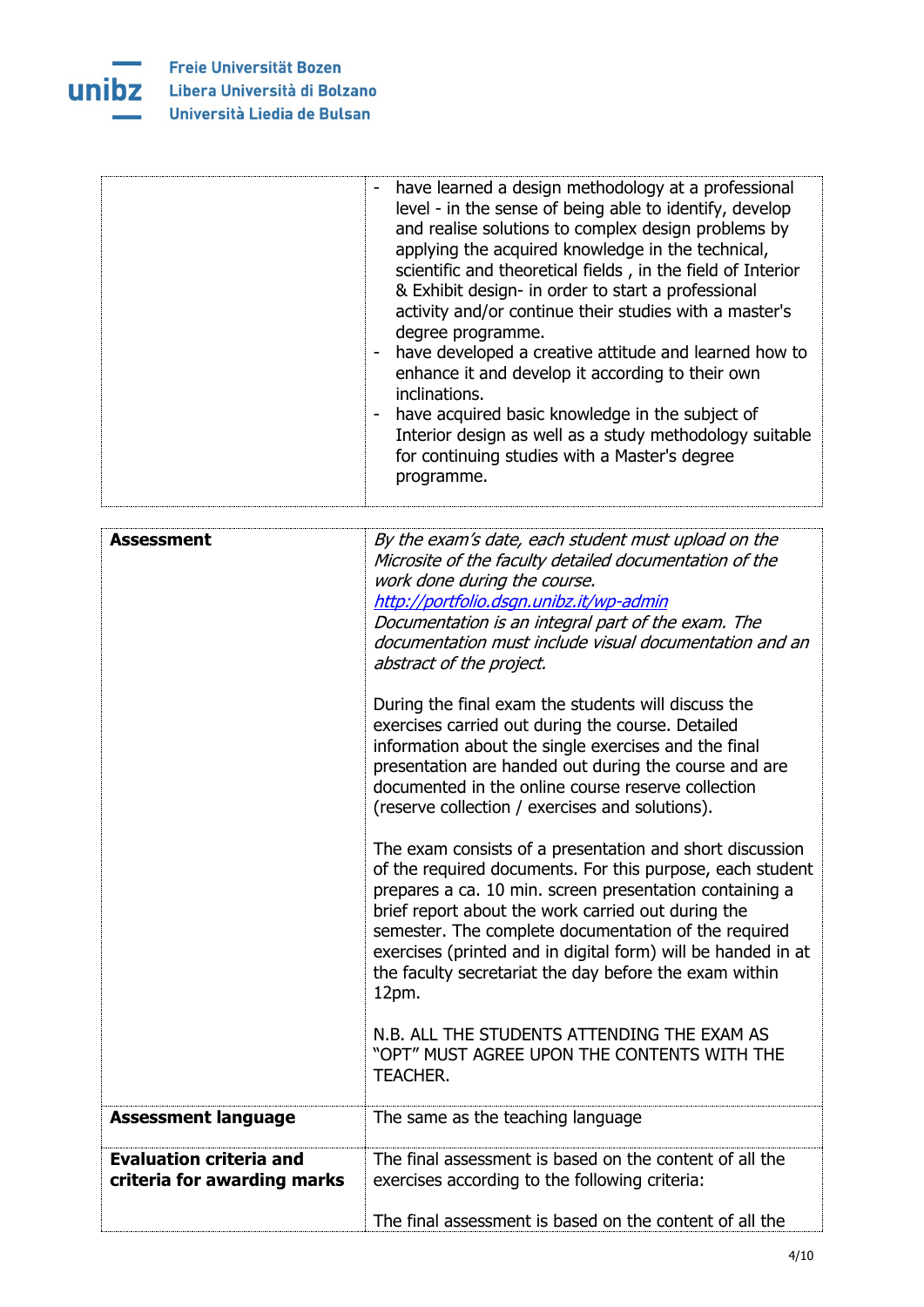

|                               | exercises according to the following criteria:<br>Analysis and observation ability of the student<br>Completeness and coherence in the design concept<br>Clarity in the presentation of the process that leads to<br>the design choices<br>• Technical-formal quality of the exercises |
|-------------------------------|----------------------------------------------------------------------------------------------------------------------------------------------------------------------------------------------------------------------------------------------------------------------------------------|
| <b>Required readings</b>      | Because of the strong design character of the course<br>there are no required readings compulsory for the<br>students attending the exam.                                                                                                                                              |
| <b>Supplementary readings</b> | For further interest about the issues handled during the<br>course it is recommended to read the texts included in<br>the course reserve collection<br>https://eu.alma.exlibrisgroup.com/leganto/readinglist/lists                                                                     |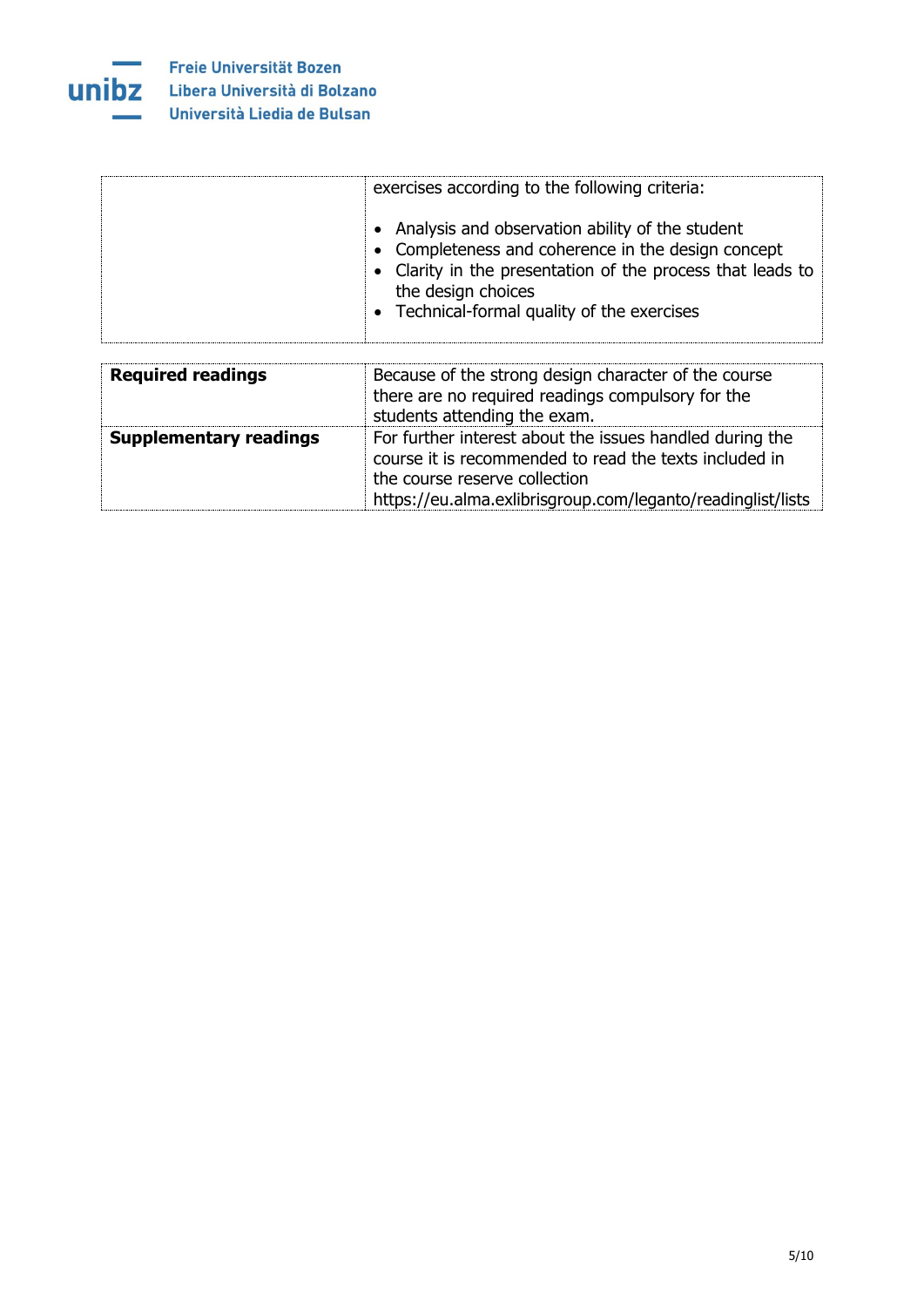

## **Syllabus Descrizione del corso**

<span id="page-15-0"></span>

| <b>Titolo del corso</b>  | <b>Interior &amp; Exhibit Design</b> |
|--------------------------|--------------------------------------|
| <b>Codice del corso</b>  | 97100                                |
| Settore scientifico      | ICAR/16                              |
| disciplinare del corso   |                                      |
| Corso di studio          | Bachelor in Design e Arti (L-4)      |
| <b>Semestre</b>          | Semestre invernale 21/22             |
| Anno del corso           | Secondo anno, 3° semestre            |
| <b>Crediti formativi</b> | 6                                    |
| <b>Modulare</b>          | no                                   |

| Lingua ufficiale del corso                                                                              | Italiano                                                                                                                                                                                                   |
|---------------------------------------------------------------------------------------------------------|------------------------------------------------------------------------------------------------------------------------------------------------------------------------------------------------------------|
| Numero totale di ore di<br>lezione                                                                      | 60                                                                                                                                                                                                         |
| Numero totale di ore di<br>studio individuale o di altre<br>attività didattiche<br>individuali inerenti | Circa 90                                                                                                                                                                                                   |
| <b>Frequenza</b>                                                                                        | Non obbligatoria, ma consigliata                                                                                                                                                                           |
| Corsi propedeutici                                                                                      | Non sono previste propedeuticità. Il corso si rivolge<br>tuttavia a studenti con conoscenze progettuali di base; si<br>raccomanda quindi che gli iscritti abbiano superato<br>almeno un esame di progetto. |
| N. massimo di partecipanti<br>per ogni classe                                                           | 30                                                                                                                                                                                                         |

| <b>Descrizione del corso</b> | Il corso si inserisce nell'area di apprendimento dei corsi<br>"affini integrativi" del curriculum in Design.                                                                                                                                                                                                                                                                                                                                                                                                                                                                                                                                                                                                                                                                                                                                                                                                                                     |
|------------------------------|--------------------------------------------------------------------------------------------------------------------------------------------------------------------------------------------------------------------------------------------------------------------------------------------------------------------------------------------------------------------------------------------------------------------------------------------------------------------------------------------------------------------------------------------------------------------------------------------------------------------------------------------------------------------------------------------------------------------------------------------------------------------------------------------------------------------------------------------------------------------------------------------------------------------------------------------------|
|                              | Il corso Interior and Exhibit Design è dedicato<br>all'introduzione di alcuni principi fondamentali relativi al<br>mostrare e al progetto degli spazi espositivi.<br>L'insegnamento s'incentra sulla definizione e l'uso di<br>alcuni strumenti di base per la progettazione dello spazio.<br>Attraverso una serie di lezioni frontali, visite a progetti<br>realizzati (soprattutto di musei e mostre) si analizzeranno<br>alcuni modi possibili di relazionarsi allo spazio costruito e<br>all'esporre, di descriverli e quindi progettarli. Attenzione<br>particolare sarà data ad aspetti come le sensazioni legate<br>all'esperienza di un luogo, l'atmosfera e il movimento<br>attraverso differenti situazioni spaziali. Nel dettaglio ci si<br>soffermerà sui materiali, il suono, la temperatura che<br>ambiente così<br>caratterizzano<br><u>un</u><br>come<br>le.<br>sue<br>caratteristiche geometriche, l'incidenza della luce sulle |
|                              | superfici che lo definiscono e il ruolo che al suo interno<br>possiedono oggetti e persone.                                                                                                                                                                                                                                                                                                                                                                                                                                                                                                                                                                                                                                                                                                                                                                                                                                                      |
|                              | Alcune questioni legate al progetto di<br>uno<br>spazio                                                                                                                                                                                                                                                                                                                                                                                                                                                                                                                                                                                                                                                                                                                                                                                                                                                                                          |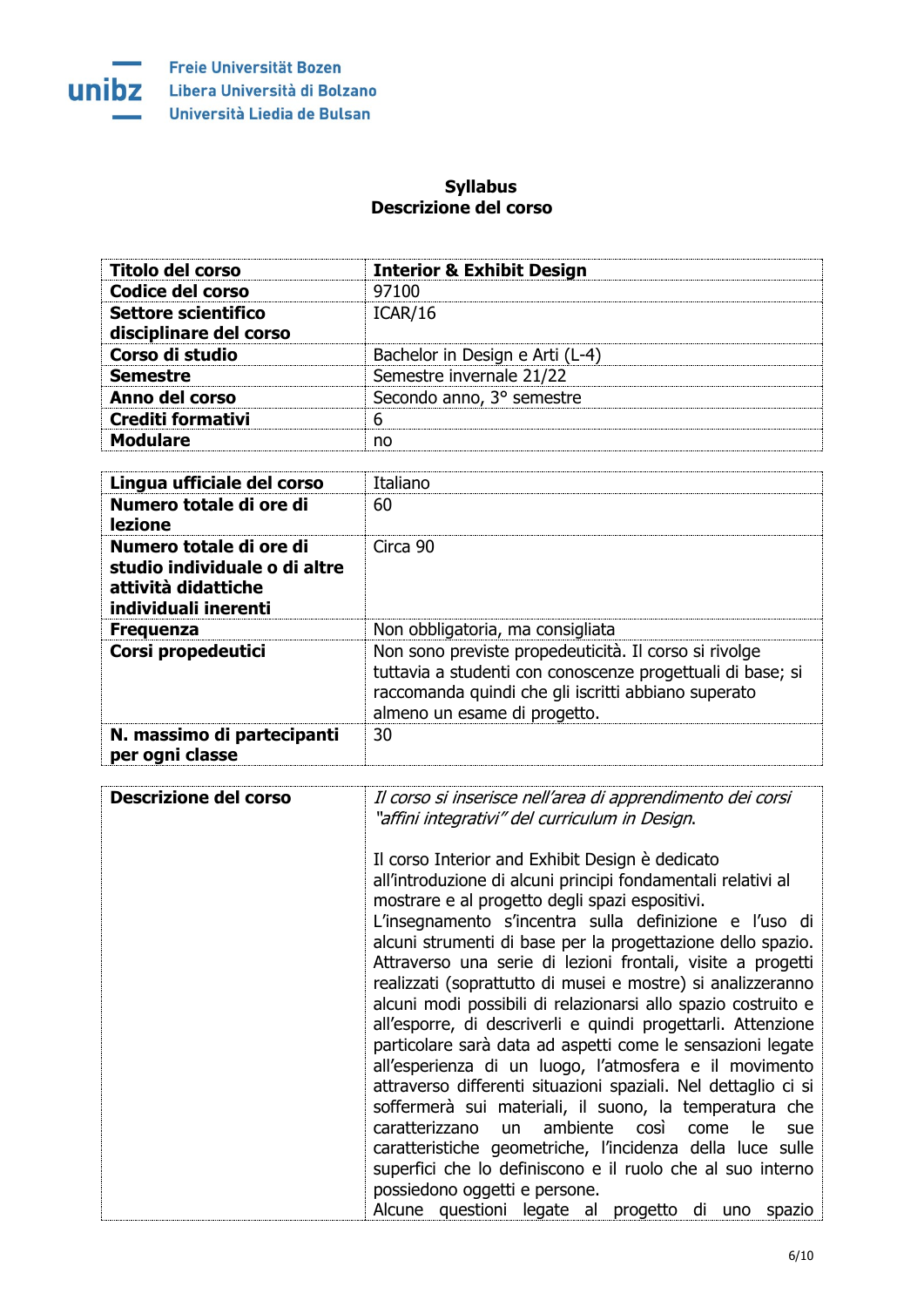

|                               | espositivo<br>alla<br>rappresentazione<br>(bi-<br>e a<br>sua<br>e e<br>tridimensionale) saranno oggetto di approfondimento<br>attraverso una serie di letture, discussioni ed esercitazioni<br>pratiche. Spazio sarà lasciato al ragionamento sul disegno<br>- in tutte le sue fasi, dallo schizzo al progetto definitivo -<br>e questo rappresenterà l'occasione di ragionare sul<br>stesso.<br>Essendo contemporaneamente<br>progetto<br>strumento di progettazione e risultato di un processo, il<br>disegno è, infatti, inestricabilmente connesso a tutti gli<br>aspetti della disciplina progettuale.<br>Il corso ha l'obiettivo di fornire agli studenti un'adeguata<br>padronanza di metodi della progettazione spaziale che,<br>debitamente declinati, potranno essere applicati anche<br>nello svolgimento dell'attività professionale alla quale<br>questo corso di studi prepara. |
|-------------------------------|-----------------------------------------------------------------------------------------------------------------------------------------------------------------------------------------------------------------------------------------------------------------------------------------------------------------------------------------------------------------------------------------------------------------------------------------------------------------------------------------------------------------------------------------------------------------------------------------------------------------------------------------------------------------------------------------------------------------------------------------------------------------------------------------------------------------------------------------------------------------------------------------------|
| Obiettivi formativi specifici | Conoscenza e comprensione                                                                                                                                                                                                                                                                                                                                                                                                                                                                                                                                                                                                                                                                                                                                                                                                                                                                     |
| del corso                     | Acquisizione di una propria metodologia progettuale nel<br>campo dell'architettura degli interni e allestimento. . Tale<br>metodologia implica la capacità di gestire tutte le fasi che<br>alla<br>costituiscono<br>la progettazione,<br>dall'ideazione<br>realizzazione<br>del<br>progetto<br>finito.<br>Attraverso<br>l'insegnamento di discipline di carattere tecnico, scientifico<br>e teorico, i laureati in design saranno in grado di<br>affrontare contemporaneamente tutti questi aspetti e di<br>considerarli tutti egualmente significativi per lo sviluppo di<br>un progetto riuscito sul piano formale, tecnico, scientifico<br>e culturale.                                                                                                                                                                                                                                    |
| <b>Docente</b>                |                                                                                                                                                                                                                                                                                                                                                                                                                                                                                                                                                                                                                                                                                                                                                                                                                                                                                               |
|                               | Roberto Gigliotti,<br>ufficio C1.03.a,<br>e-mail roberto.qiqliotti@unibz.it,<br>tel. +39 0471 015229,<br>sito web https://www.unibz.it/it/faculties/design-<br>art/academic-staff/person/7630-roberto-gigliotti                                                                                                                                                                                                                                                                                                                                                                                                                                                                                                                                                                                                                                                                               |
|                               | Davide Ferrando<br>ufficio F4.02                                                                                                                                                                                                                                                                                                                                                                                                                                                                                                                                                                                                                                                                                                                                                                                                                                                              |
|                               | e-mail davide.ferrando@unibz.it                                                                                                                                                                                                                                                                                                                                                                                                                                                                                                                                                                                                                                                                                                                                                                                                                                                               |
|                               | tel. +39 0471 015279<br>Webpage https://www.unibz.it/en/faculties/design-                                                                                                                                                                                                                                                                                                                                                                                                                                                                                                                                                                                                                                                                                                                                                                                                                     |
|                               | art/academic-staff/person/44044-davide-tommaso-                                                                                                                                                                                                                                                                                                                                                                                                                                                                                                                                                                                                                                                                                                                                                                                                                                               |
| Settore scientifico           | ferrando<br>ICAR/16                                                                                                                                                                                                                                                                                                                                                                                                                                                                                                                                                                                                                                                                                                                                                                                                                                                                           |
| disciplinare del docente      |                                                                                                                                                                                                                                                                                                                                                                                                                                                                                                                                                                                                                                                                                                                                                                                                                                                                                               |
| Lingua ufficiale del corso    | Italiano                                                                                                                                                                                                                                                                                                                                                                                                                                                                                                                                                                                                                                                                                                                                                                                                                                                                                      |
| Orario di ricevimento         | Mercoledì pomeriggio 14.00-16.00. Per concordare l'orario                                                                                                                                                                                                                                                                                                                                                                                                                                                                                                                                                                                                                                                                                                                                                                                                                                     |
|                               | contattare il docente                                                                                                                                                                                                                                                                                                                                                                                                                                                                                                                                                                                                                                                                                                                                                                                                                                                                         |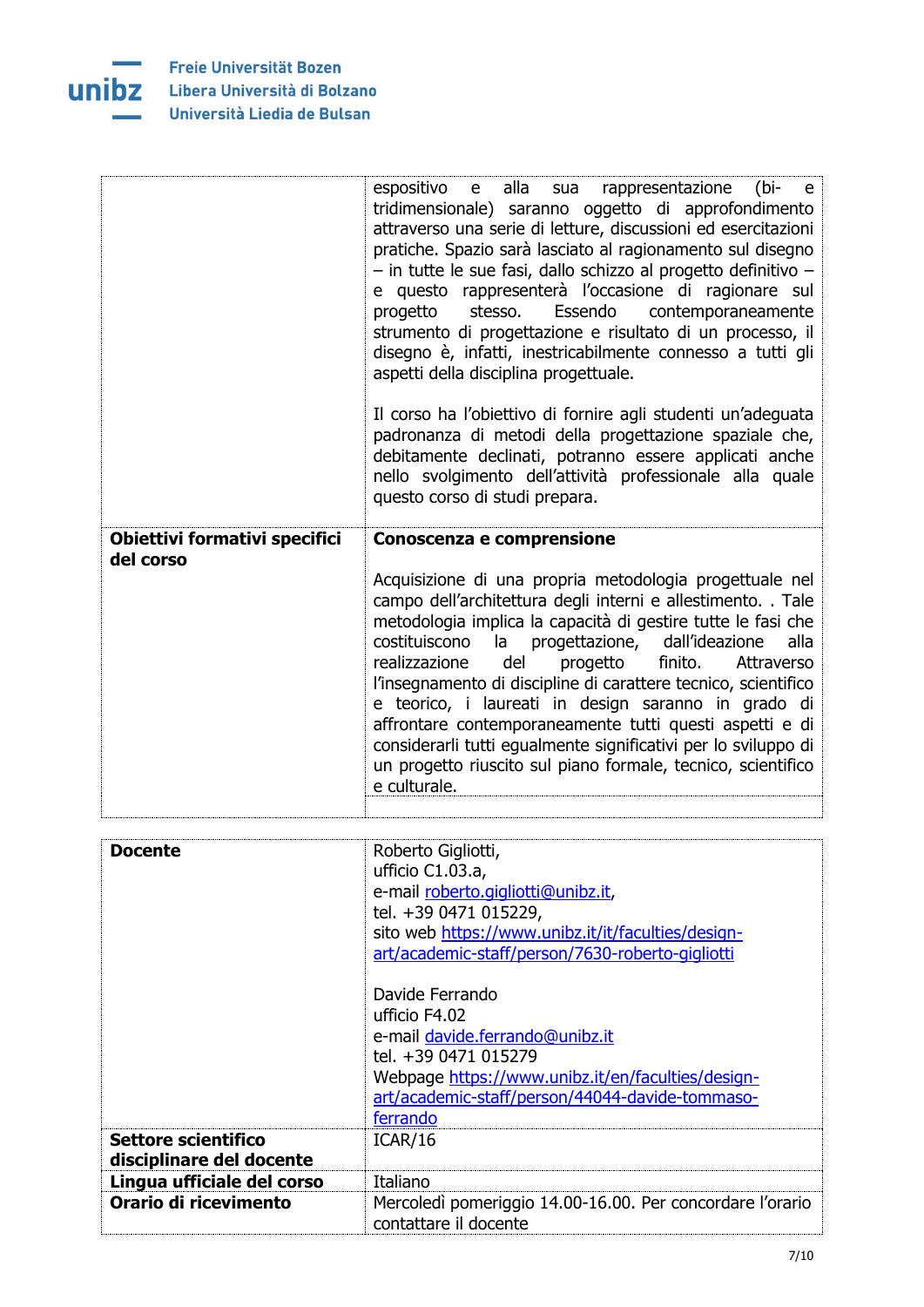

| Lista degli argomenti<br>trattati | • Che cosa significa mostrare<br>· Nozioni di base di tecnica espositiva<br>Testo e mostra<br>Esempi significativi di mostre del passato e<br>del<br>presente<br>• Come si osserva l'ambiente costruito (il ruolo dei sensi<br>nell'esperienza dell'architettura)<br>L'atmosfera e l'ambiente costruito<br>• Spazio condiviso / spazio privato<br>• Breve introduzione al progetto dello spazio<br>• La luce nello spazio costruito<br>Nozioni di base di illuminotecnica |
|-----------------------------------|---------------------------------------------------------------------------------------------------------------------------------------------------------------------------------------------------------------------------------------------------------------------------------------------------------------------------------------------------------------------------------------------------------------------------------------------------------------------------|
| Attività didattiche previste      | Ogni semestre l'attività didattica, organizzata secondo una<br>serie di lezioni frontali e letture, verrà integrata da alcune<br>esercitazioni pratiche da svolgersi principalmente in aula<br>che saranno oggetto di discussione in sede d'esame.                                                                                                                                                                                                                        |

| Risultati di apprendimento<br>attesi | Capacità disciplinari                                                                                                                                                                                                                                                                                                                                                                                                                                                                                                                                                                                 |
|--------------------------------------|-------------------------------------------------------------------------------------------------------------------------------------------------------------------------------------------------------------------------------------------------------------------------------------------------------------------------------------------------------------------------------------------------------------------------------------------------------------------------------------------------------------------------------------------------------------------------------------------------------|
|                                      | Conoscenza e comprensione<br>Acquisire le conoscenze di base necessarie alla<br>realizzazione di un progetto nel campo dell'architettura<br>degli interni e dell'allestimento, dal punto di vista<br>tecnico, scientifico e teorico;<br>acquisire le conoscenze di base relative sia alla cultura<br>di progetto in tutte le sue componenti, ma anche alle<br>discipline di carattere tecnico, scientifico e teorico -<br>con una particolare attenzione al progetto di<br>architettura degli interni e dell'allestimento - per<br>proseguire il proprio corso di studi con una laurea<br>magistrale. |
|                                      | Capacità di applicare conoscenza e comprensione<br>Finalizzare la realizzazione di un progetto compiuto nel<br>campo dell'architettura degli interni e dell'allestimento,<br>grazie alle conoscenze di base acquisite in campo<br>tecnico, scientifico e teorico;<br>mettere a frutto e sviluppare quanto appreso nel corso<br>di studi nell'eventuale proseguimento della propria<br>formazione con la laurea magistrale nell'ambito del<br>design.                                                                                                                                                  |
|                                      | Capacità trasversali /soft skills                                                                                                                                                                                                                                                                                                                                                                                                                                                                                                                                                                     |
|                                      | Autonomia di giudizio<br>Sviluppare una buona autonomia di giudizio finalizzata<br>allo sviluppo della propria capacità progettuale e<br>all'insieme di decisioni (tecniche, scientifiche e<br>teoriche) necessarie per portare a compimento un                                                                                                                                                                                                                                                                                                                                                       |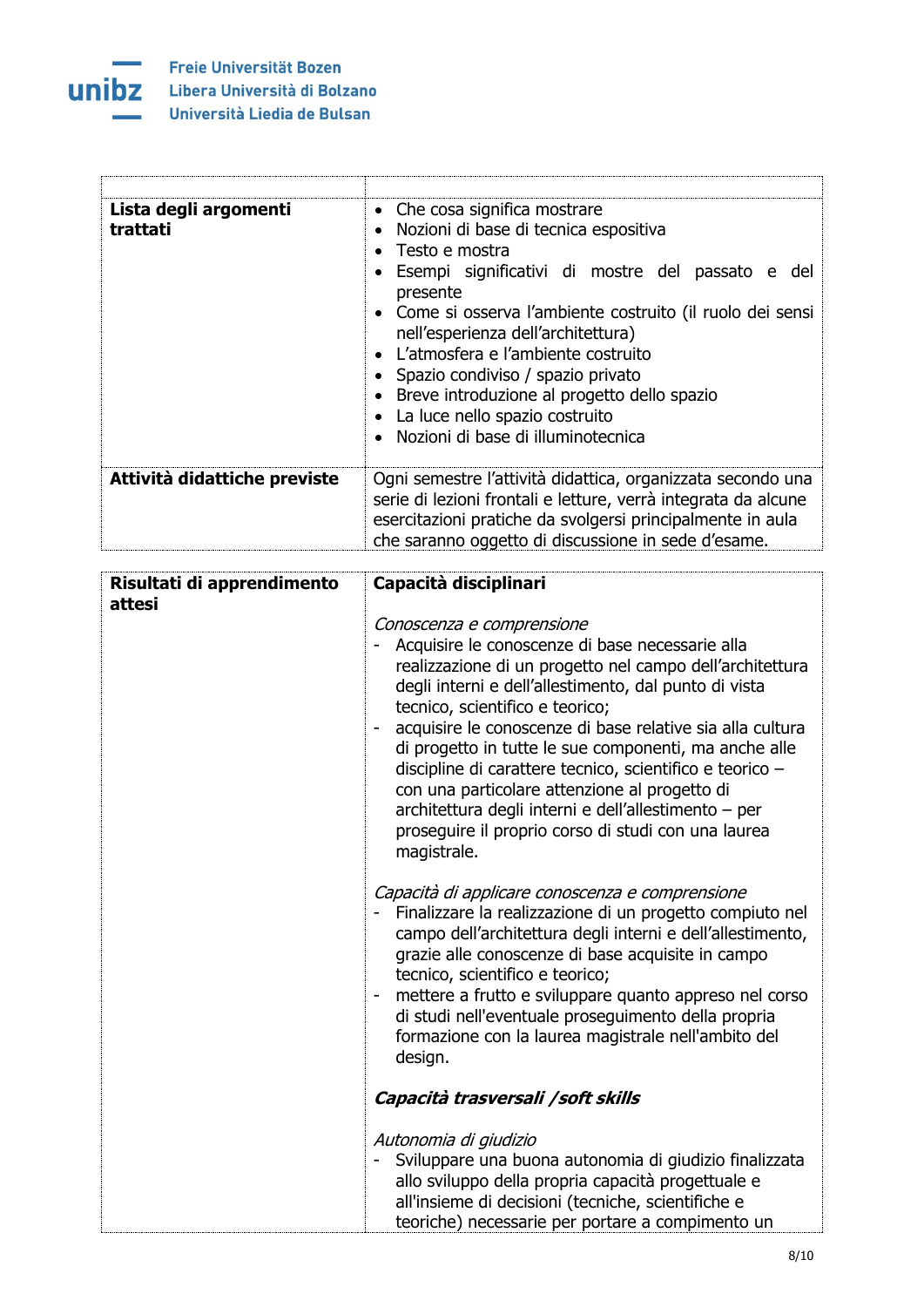

|                       | progetto di architettura degli interni e dell'allestimento.                                                                                                                                                                                                                                                                                                                                                                                                                                                                                                                                                                                                                                                                                                                                                                                                                         |
|-----------------------|-------------------------------------------------------------------------------------------------------------------------------------------------------------------------------------------------------------------------------------------------------------------------------------------------------------------------------------------------------------------------------------------------------------------------------------------------------------------------------------------------------------------------------------------------------------------------------------------------------------------------------------------------------------------------------------------------------------------------------------------------------------------------------------------------------------------------------------------------------------------------------------|
|                       | Abilità comunicative<br>Presentare ad un livello professionale un proprio<br>progetto realizzato nel campo dell'architettura degli<br>interni e dell'allestimento in forma di disegno,<br>installazione, oralmente o per iscritto.                                                                                                                                                                                                                                                                                                                                                                                                                                                                                                                                                                                                                                                  |
|                       | Capacità di apprendimento<br>Apprendere ad un livello professionale una<br>metodologia progettuale intesa come capacità di<br>individuare, sviluppare e realizzare soluzioni a problemi<br>progettuali di carattere complesso applicando le<br>conoscenze acquisite in campo tecnico, scientifico e<br>teorico - nel campo dell'architettura degli interni e<br>dell'allestimento - necessarie per poter avviare<br>un'attività professionale e/o proseguire il proprio corso<br>di studi con la laurea magistrale;<br>sviluppare un'attitudine creativa e apprendere le<br>$\blacksquare$<br>modalità per incrementarla e valorizzarla secondo le<br>proprie inclinazioni;<br>acquisire una conoscenza di base della disciplina<br>architettura degli interni unita a una metodologia di<br>studio adeguata a proseguire il proprio percorso di<br>studi con la laurea magistrale. |
| <b>Metodo d'esame</b> | Entro la data dell'esame ogni studente dovrà caricare sul<br>sito web della facoltà una documentazione dettagliata del<br>lavoro svolto durante il corso.<br>http://portfolio.dsgn.unibz.it/wp-admin<br>La documentazione è parte integrante dell'esame. La<br>documentazione comprende obbligatoriamente<br>una                                                                                                                                                                                                                                                                                                                                                                                                                                                                                                                                                                    |
|                       | documentazione visiva e un abstract del progetto.<br>All'esame finale verranno discusse le esercitazioni svolte<br>durante il corso. Indicazioni dettagliate sulle esercitazioni<br>vengono fornite in aula durante il semestre e sono<br>documentate nella reserve collection online del corso<br>(reserve collection / exercises and solutions).                                                                                                                                                                                                                                                                                                                                                                                                                                                                                                                                  |
|                       | L'esame consiste nella presentazione e in una breve<br>discussione del materiale richiesto. A questo scopo ogni<br>studente prepara una breve presentazione a schermo<br>della durata di ca. 7 min. nella quale documenta il lavoro<br>di tutto il semestre.<br>La documentazione completa degli elaborati richiesti<br>(stampata e in forma digitale) va consegnata il giorno<br>precedente all'esame presso la segreteria di facoltà.                                                                                                                                                                                                                                                                                                                                                                                                                                             |
|                       | TUTTI GLI STUDENTI CHE INTENDONO<br>N.B.<br><b>DARE</b>                                                                                                                                                                                                                                                                                                                                                                                                                                                                                                                                                                                                                                                                                                                                                                                                                             |